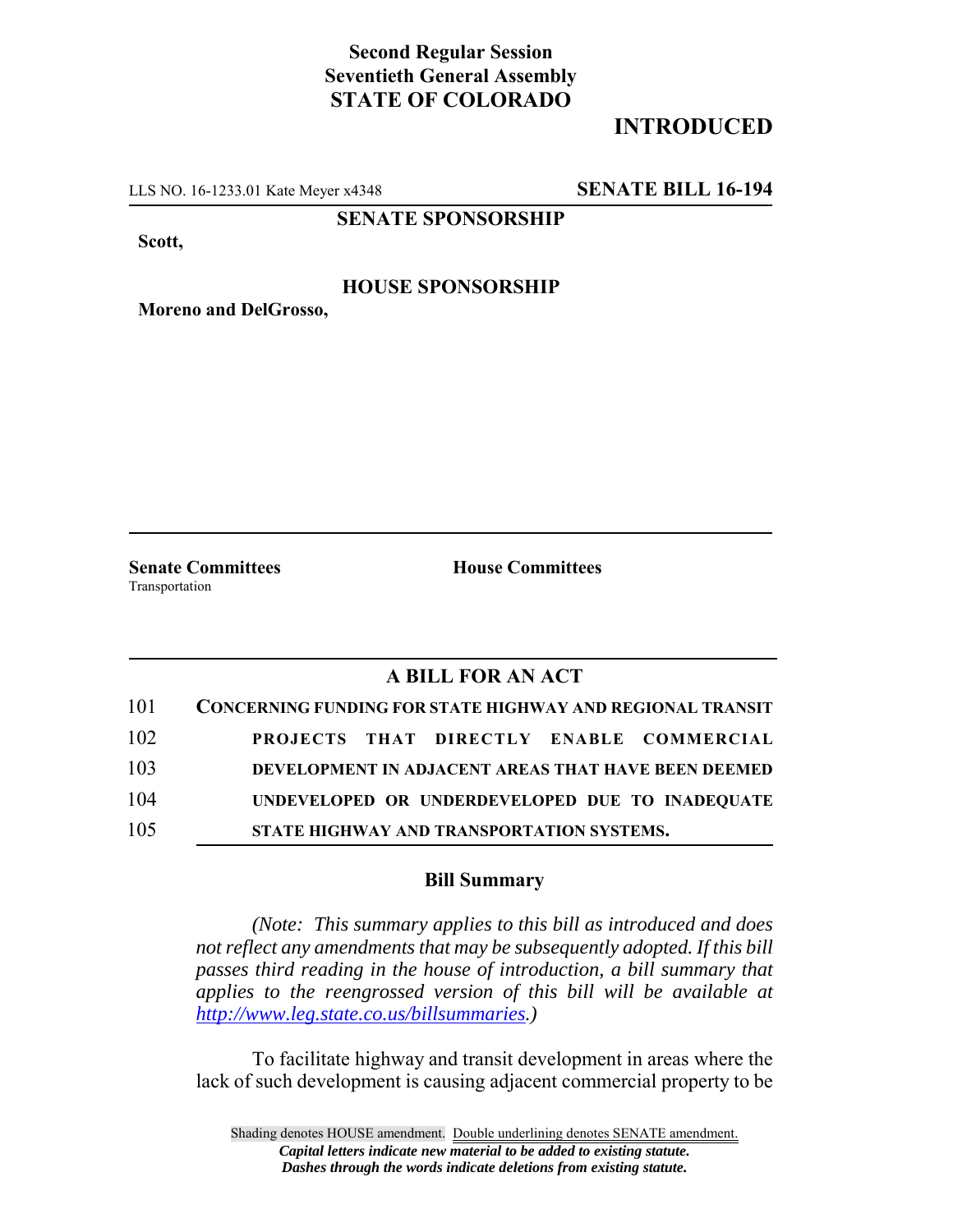undeveloped or underdeveloped due to lack of adequate highway and transportation access, **section 1** of the bill creates the "Regional Transportation Development Act" (act).

The act allows a city, county, city and county, town, or contiguous grouping of such entities (local government) to apply to the state transportation commission (commission) for approval of a regional transportation development project (project), defined as a project that:

- Is adjacent to or within the immediate vicinity of undeveloped or underdeveloped commercial property;
- ! Involves the construction, reconstruction, expansion, or repair to allow greater utilization of any component of the state highway system or a regional transit system;
- ! Will result in greater commercial development within a regional transportation development corridor than would otherwise occur but for the completion of the project; and ! Is eligible to receive federal highway matching funds.

The act specifies mandatory project application components. The director of the Colorado department of transportation (CDOT) must forward an application within 60 days of receipt, with a recommendation that the commission approve, approve with conditions, or deny the application. No later than 90 days after receiving the forwarded application, the commission must hold a public hearing regarding the application, and take action on the application within 30 days of that hearing.

Any local government or combination of local governments may create an authority to exercise the functions authorized by the act. The legal character, features, powers, and organization of authorities are described. Additionally, any authority may establish a regional transportation development enterprise to conduct activities under the act. Such authorities and enterprises may fund all or a portion of a highway or transit project by issuing bonds and pledge any state sales tax increment revenues approved by the commission to repay such bonds. The act provides for a portion of the state sales tax increment revenues (i.e., the amount of the revenue derived from state sales taxes in excess of the amount of base year revenue) collected by commercial development within a project area to be allocated to the transportation project, only if it can be shown that the increased revenues are due to the improved highway or transit project.

**Section 2** sets forth the duties and powers of the department of revenue (DOR) with respect to projects, including the requirement that DOR determine base year revenue for each regional transportation development corridor, appropriately allocate state sales tax increment revenue, and promulgate rules to implement DOR's responsibilities under the act.

**Section 3** contains an accountability clause, which requires the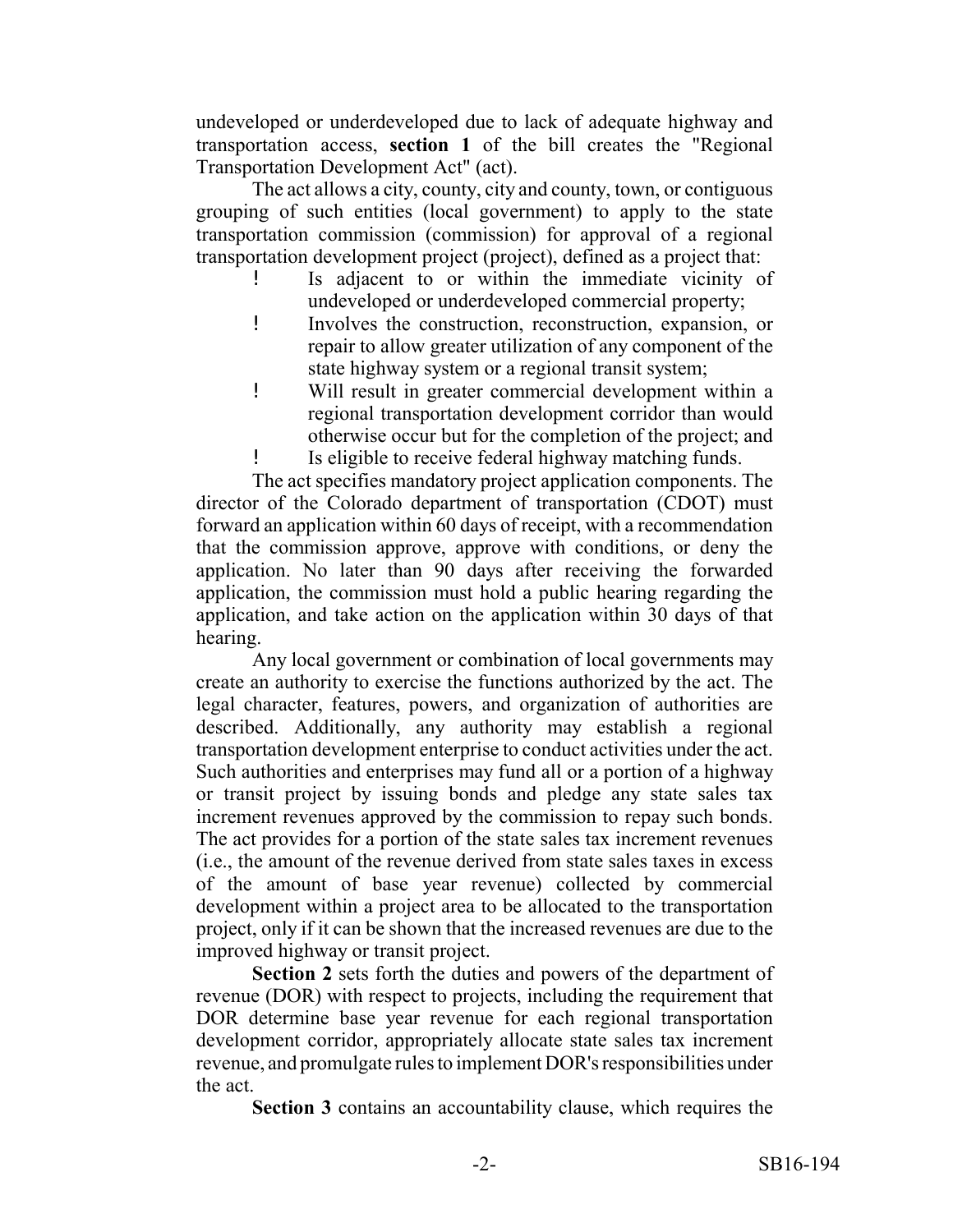*Be it enacted by the General Assembly of the State of Colorado:* **SECTION 1.** In Colorado Revised Statutes, **add** part 11 to article 4 of title 43 as follows: PART 11 REGIONAL TRANSPORTATION DEVELOPMENT PROJECTS **43-4-1101. Short title.** THE SHORT TITLE OF THIS PART 11 IS THE "REGIONAL TRANSPORTATION DEVELOPMENT ACT". **43-4-1102. Legislative declaration.** (1) THE GENERAL ASSEMBLY HEREBY FINDS AND DECLARES THAT: (a) TARGETED INVESTMENT IN TRANSPORTATION INFRASTRUCTURE CAN BENEFIT THE STATE ECONOMY AND CREATE JOBS FOR COLORADANS BY ENCOURAGING DEVELOPMENT OF UNDEVELOPED OR UNDERDEVELOPED COMMERCIAL AREAS; (b) AS MOTOR VEHICLES HAVE BECOME MORE FUEL EFFICIENT AND HIGHWAY CONSTRUCTION COSTS HAVE CONSISTENTLY INCREASED, THE PURCHASING POWER OF THE TRANSPORTATION-DEDICATED REVENUES GENERATED BY STATE AND FEDERAL MOTOR FUEL TAXES HAS DECREASED. 19 AS A RESULT, THE STATE HAS STRUGGLED TO FUND STATE HIGHWAY SYSTEM AND REGIONAL TRANSIT PROJECTS. (c) THE LACK OF ADEQUATE FUNDING FOR THESE PROJECTS HINDERS THE GROWTH OF THE STATE ECONOMY AND REDUCES THE NUMBER OF JOBS AVAILABLE FOR COLORADANS BY DISCOURAGING BUSINESSES FROM LOCATING THEIR BUSINESS OPERATIONS IN CERTAIN 25 AREAS OF THE STATE OR EVEN THE STATE AT ALL;

legislative service agencies of the general assembly to conduct a post-enactment review of the bill 7 years after it becomes law.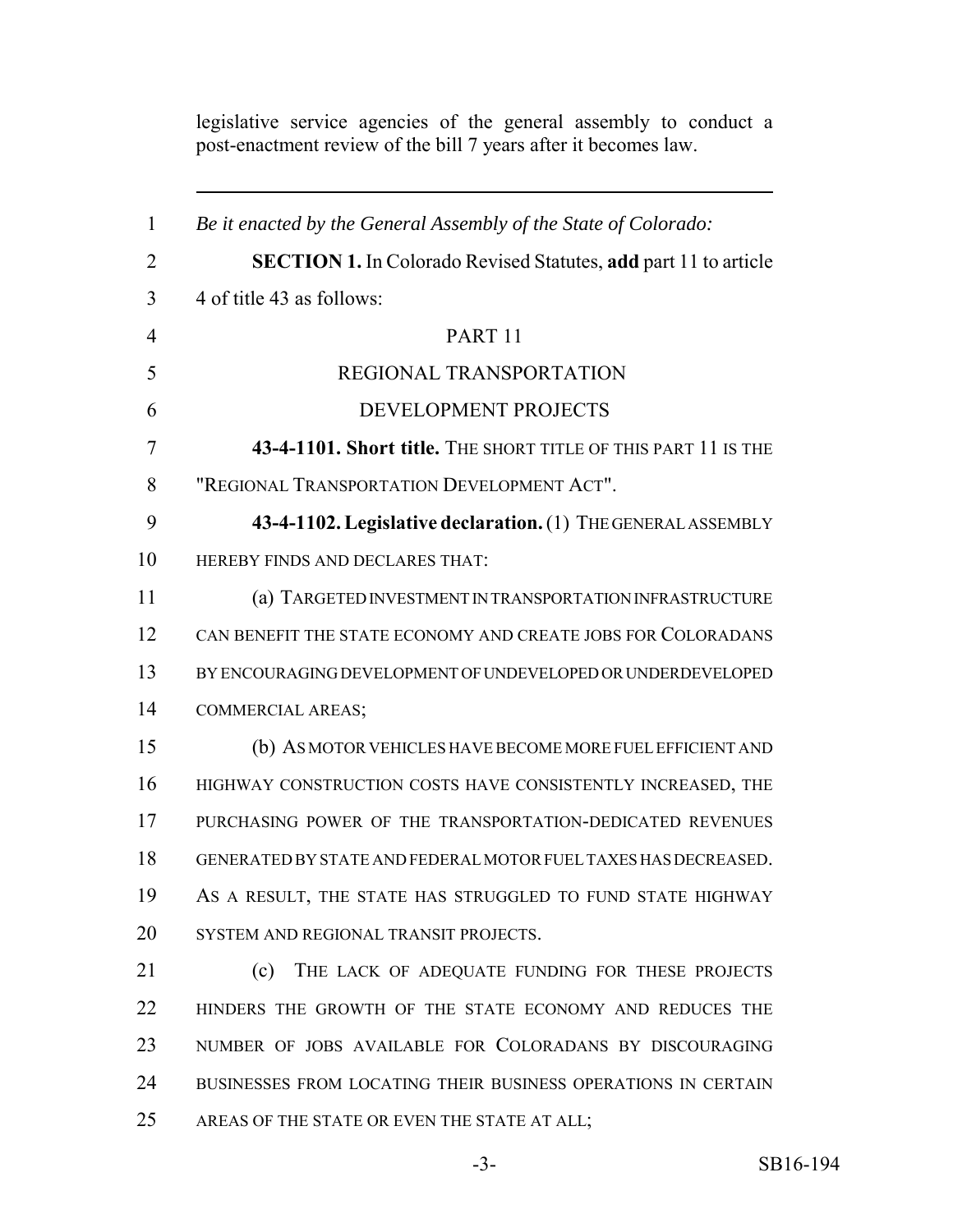(d) THERE ARE CERTAIN COMMERCIAL ZONES IN AREAS OF THE STATE THAT ARE UNDEVELOPED OR UNDERDEVELOPED DUE TO A LACK OF ADEQUATE TRANSPORTATION ACCESS, AND THE CITIZENS OF THE STATE ARE BEST SERVED BY PROMOTING THE INFILL OF THESE AREAS;

 (e) IT IS THEREFORE IN THE BEST INTERESTS OF THE PEOPLE OF THE STATE TO PROVIDE AN INCENTIVE TO COMMUNITIES TO FINANCE STATE HIGHWAY SYSTEM AND REGIONAL TRANSIT PROJECTS THAT WILL ATTRACT COMMERCIAL DEVELOPMENT TO THESE AREAS BY ALLOCATING A PORTION OF THE STATE SALES TAX INCREMENT REVENUES COLLECTED BY SUCH COMMERCIAL DEVELOPMENT TO THOSE HIGHWAY OR TRANSIT PROJECTS WHEN LOCAL GOVERNMENTS ARE ALSO WILLING TO PROVIDE IMMEDIATE FUNDING FOR SUCH PROJECTS THAT WOULD OTHERWISE NOT BE BUILT OR WOULD BE DELAYED.

 **43-4-1103. Definitions.** AS USED IN THIS PART 11, UNLESS THE CONTEXT OTHERWISE REQUIRES:

 (1) "AUTHORITY" MEANS A BODY CORPORATE AND POLITICAL 17 SUBDIVISION OF THE STATE CREATED PURSUANT TO THIS PART 11.

 (2) "BASE YEAR REVENUE" MEANS THE STATE SALES TAX REVENUE COLLECTED WITHIN A REGIONAL TRANSPORTATION DEVELOPMENT CORRIDOR DURING THE TWELVE-MONTH PERIOD ENDING ON THE LAST DAY OF THE MONTH IN WHICH THE REGIONAL TRANSPORTATION DEVELOPMENT PROJECT APPLICATION IS SUBMITTED, AS CALCULATED BY THE DEPARTMENT OF REVENUE.

 (3) "BOARD" MEANS THE BOARD OF DIRECTORS OF AN AUTHORITY. (4) "BOND" MEANS ANY BOND, NOTE, INTERIM CERTIFICATE, CONTRACT, OR OTHER OBLIGATION OF AN AUTHORITY OR ENTERPRISE 27 AUTHORIZED BY THIS PART 11.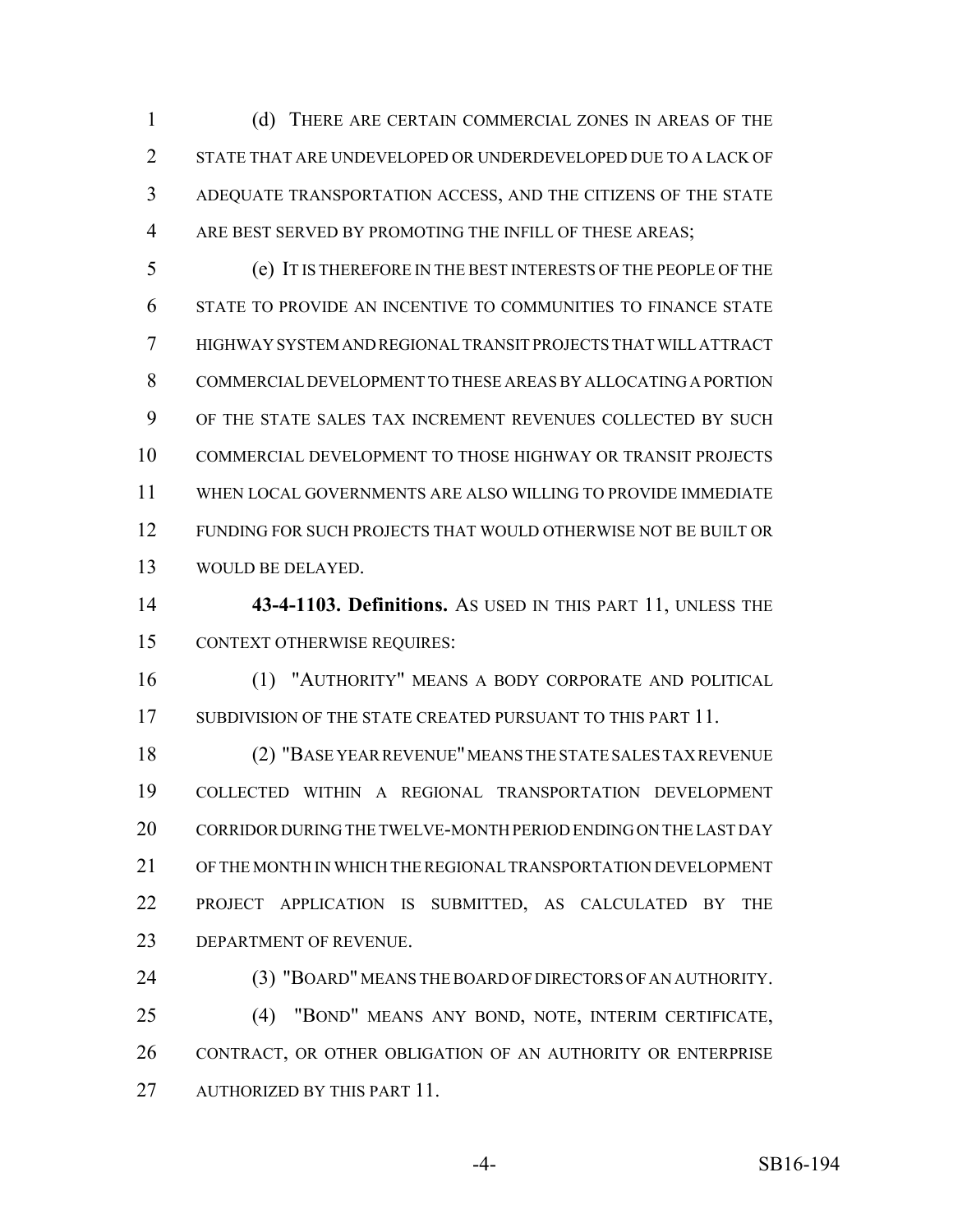(5) "COMBINATION OF LOCAL GOVERNMENTS" OR "COMBINATION" MEANS ANY COMBINATION OF LOCAL GOVERNMENTS, SPECIAL DISTRICTS, AUTHORITIES, ENTERPRISES, OR THE STATE OF COLORADO.

 (6) "COMMISSION" MEANS THE TRANSPORTATION COMMISSION CREATED IN SECTION 43-1-106.

 (7) "CONSTRUCT" OR "CONSTRUCTION" MEANS THE PLANNING, DESIGNING, ENGINEERING, ACQUISITION, INSTALLATION, CONSTRUCTION, OR RECONSTRUCTION OF REGIONAL TRANSPORTATION DEVELOPMENT SYSTEMS.

 (8) "COUNTY" MEANS ANY COUNTY ORGANIZED UNDER THE LAWS OF THE STATE, INCLUDING ANY CITY AND COUNTY.

 (9) "DEPARTMENT" MEANS THE DEPARTMENT OF TRANSPORTATION CREATED IN PART 1 OF ARTICLE 1 OF THIS TITLE.

 (10) "DIRECTOR" MEANS THE EXECUTIVE DIRECTOR OF THE DEPARTMENT.

 (11) "GOVERNMENTAL UNIT" MEANS THE STATE OR ANY POLITICAL 17 SUBDIVISION OF THE STATE, OTHER THAN A SCHOOL DISTRICT OR SPECIAL PURPOSE AUTHORITY AS DEFINED IN SECTION 24-77-102 (15), C.R.S.

 (12) (a) "GRANT" MEANS A CASH PAYMENT OF PUBLIC FUNDS MADE DIRECTLY TO A REGIONAL TRANSPORTATION DEVELOPMENT AUTHORITY OR AN ENTERPRISE BY A GOVERNMENTAL UNIT, WHICH CASH 22 PAYMENT IS NOT REQUIRED TO BE REPAID.

(b) "GRANT" DOES NOT INCLUDE THE FOLLOWING:

 (I) PUBLIC FUNDS PAID OR ADVANCED TO A REGIONAL TRANSPORTATION DEVELOPMENT AUTHORITY OR ENTERPRISE BY A GOVERNMENTAL UNIT IN EXCHANGE FOR AN AGREEMENT BY THE AUTHORITY OR ENTERPRISE TO PROVIDE A REGIONAL TRANSPORTATION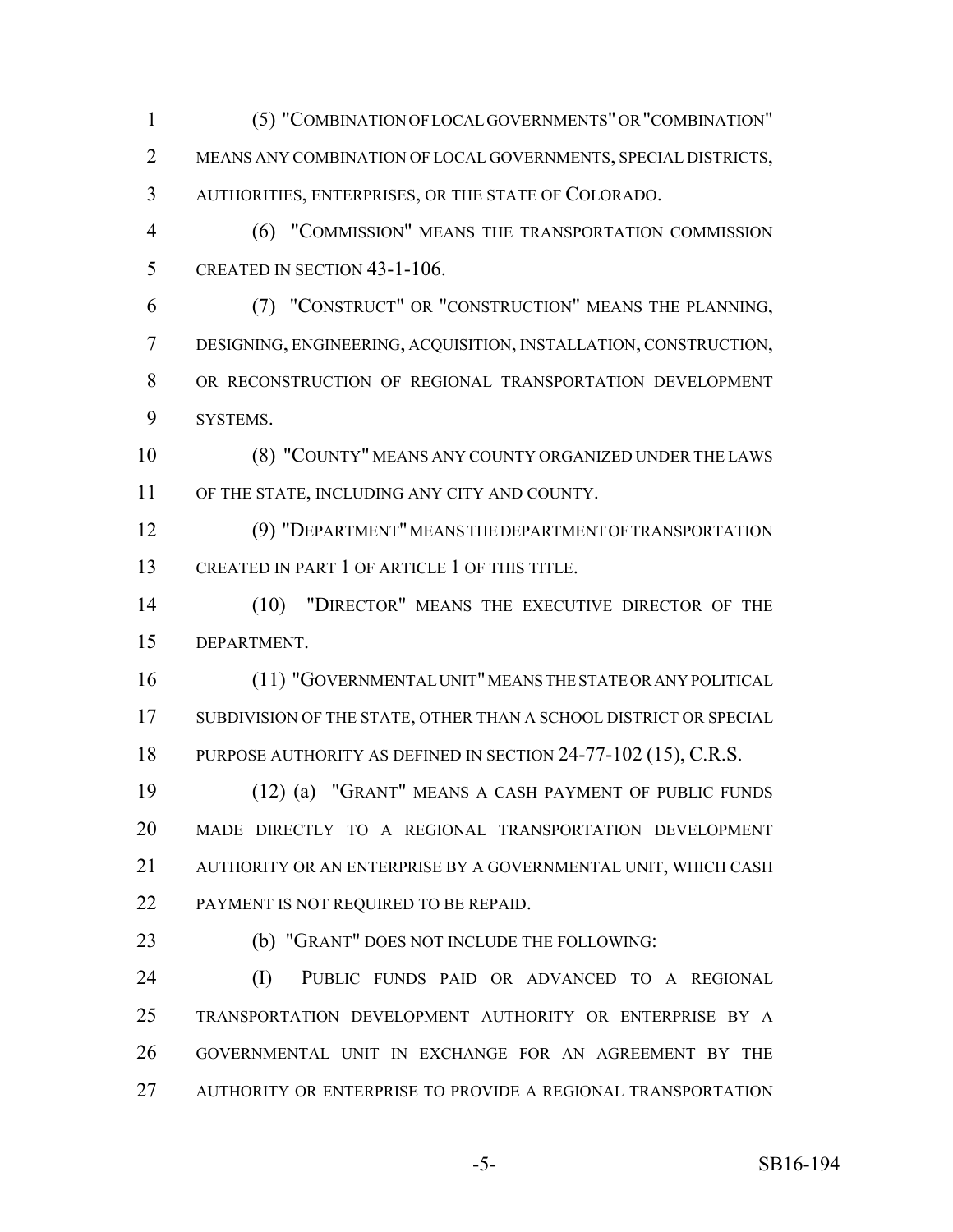| $\mathbf{1}$   | DEVELOPMENT SYSTEM OR FOR THE USE OF PROPERTY INCLUDED IN OR IN  |
|----------------|------------------------------------------------------------------|
| $\overline{2}$ | CONNECTION WITH A REGIONAL TRANSPORTATION DEVELOPMENT SYSTEM;    |
| 3              | (II) REFUNDS MADE IN THE CURRENT OR NEXT FISCAL YEAR;            |
| $\overline{4}$ | (III) GIFTS;                                                     |
| 5              | (IV) ANY PAYMENTS DIRECTLY OR INDIRECTLY FROM FEDERAL            |
| 6              | FUNDS OR EARNINGS ON FEDERAL FUNDS;                              |
| 7              | (V) COLLECTIONS FOR ANOTHER GOVERNMENT;                          |
| 8              | (VI) PENSION CONTRIBUTIONS BY EMPLOYEES AND PENSION FUND         |
| 9              | EARNINGS;                                                        |
| 10             | (VII) RESERVE TRANSFERS OR EXPENDITURES;                         |
| 11             | (VIII) DAMAGE AWARDS; OR                                         |
| 12             | (IX) PROPERTY SALES.                                             |
| 13             | (13) "LOCAL GOVERNMENT" MEANS A CITY, COUNTY, CITY AND           |
| 14             | COUNTY, OR TOWN OR A GROUP OF CONTIGUOUS CITIES, COUNTIES, CITY  |
| 15             | AND COUNTIES, OR TOWNS.                                          |
| 16             | (14) "MUNICIPALITY" HAS THE SAME MEANING AS PROVIDED IN          |
| 17             | SECTION 31-1-101 (6), C.R.S.                                     |
| 18             | (15) "PERSON" MEANS ANY NATURAL PERSON, CORPORATION,             |
| 19             | PARTNERSHIP, ASSOCIATION, OR JOINT VENTURE, THE UNITED STATES OF |
| 20             | AMERICA, OR ANY GOVERNMENTAL UNIT.                               |
| 21             | "REGIONAL TRANSPORTATION DEVELOPMENT CORRIDOR"<br>(16)           |
| 22             | MEANS THE AREA DESIGNATED BY THE COMMISSION AS PART OF AN        |
| 23             | APPROVED APPLICATION THAT ENCOMPASSES THE PROJECT AND THE        |
| 24             | COMMERCIAL AREAS THAT HAVE BEEN SHOWN TO BE UNDEVELOPED OR       |
| 25             | UNDERDEVELOPED DUE TO A LACK OF STATE HIGHWAY SYSTEM OR          |
| 26             | REGIONAL TRANSIT INFRASTRUCTURE AND IS WHOLLY WITHIN THE         |
| 27             | TERRITORY OF THE APPLICANT.                                      |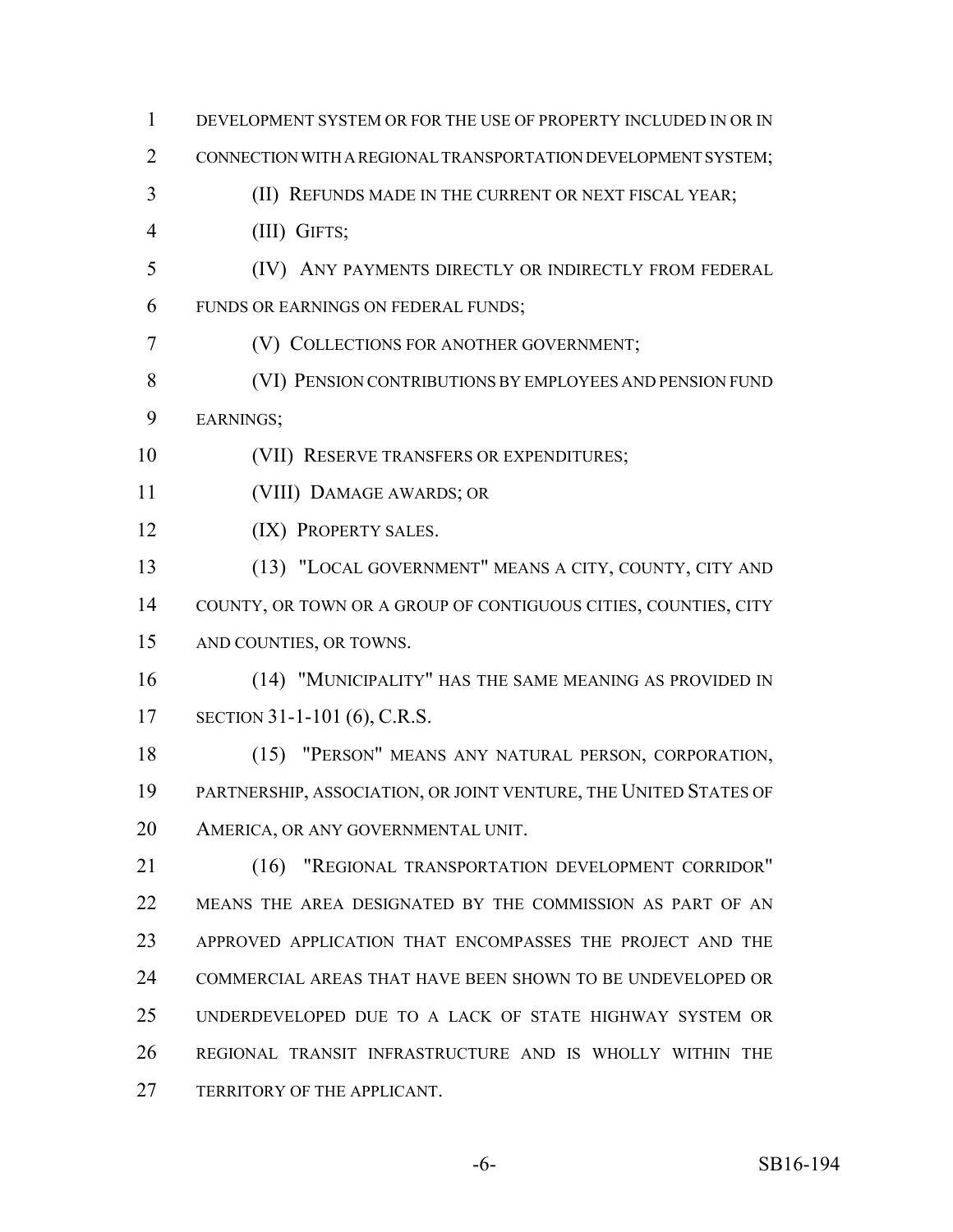(17) "REGIONAL TRANSPORTATION DEVELOPMENT ENTERPRISE" OR "ENTERPRISE" MEANS ANY REGIONAL TRANSPORTATION DEVELOPMENT PROJECT BUSINESS, ESTABLISHED PURSUANT TO SECTION 43-4-1106, THAT IS OWNED BY AN AUTHORITY, WHICH ENTERPRISE RECEIVES LESS THAN TEN PERCENT OF ITS ANNUAL REVENUES IN GRANTS FROM ALL STATE AND LOCAL GOVERNMENTS WITHIN THE STATE COMBINED AND IS AUTHORIZED TO ISSUE ITS OWN REVENUE BONDS PURSUANT TO THIS PART 11.

8 (18) "REGIONAL TRANSPORTATION DEVELOPMENT PROJECT" OR "PROJECT" MEANS A STATE HIGHWAY SYSTEM OR REGIONAL TRANSIT PROJECT THAT:

 (a) IS ADJACENT TO OR WITHIN THE IMMEDIATE VICINITY OF UNDEVELOPED OR UNDERDEVELOPED COMMERCIAL PROPERTY;

 (b) INVOLVES CONSTRUCTION, RECONSTRUCTION, EXPANSION, OR REPAIR TO ALLOW GREATER UTILIZATION OF ANY COMPONENT OF THE STATE HIGHWAY SYSTEM OR A REGIONAL TRANSIT SYSTEM;

 (c) WILL RESULT IN GREATER COMMERCIAL DEVELOPMENT WITHIN A REGIONAL TRANSPORTATION DEVELOPMENT CORRIDOR THAN WOULD 18 OTHERWISE OCCUR BUT FOR THE COMPLETION OF THE PROJECT; AND

 (d) IS ELIGIBLE TO RECEIVE FEDERAL HIGHWAY MATCHING FUNDS. (19) "REGIONAL TRANSPORTATION DEVELOPMENT SYSTEM" MEANS ANY PROPERTY, IMPROVEMENT, OR SYSTEM DESIGNED TO BE COMPATIBLE WITH ESTABLISHED STATE AND LOCAL TRANSPORTATION PLANS THAT TRANSPORTS OR CONVEYS PEOPLE OR GOODS OR PERMITS PEOPLE OR GOODS TO BE TRANSPORTED OR CONVEYED WITHIN A REGION BY ANY MEANS, INCLUDING AN AUTOMOBILE, TRUCK, BUS, RAIL, AIR, OR GONDOLA. THE TERM INCLUDES ANY REAL OR PERSONAL PROPERTY OR EQUIPMENT, OR INTEREST THEREIN, THAT IS APPURTENANT OR RELATED TO ANY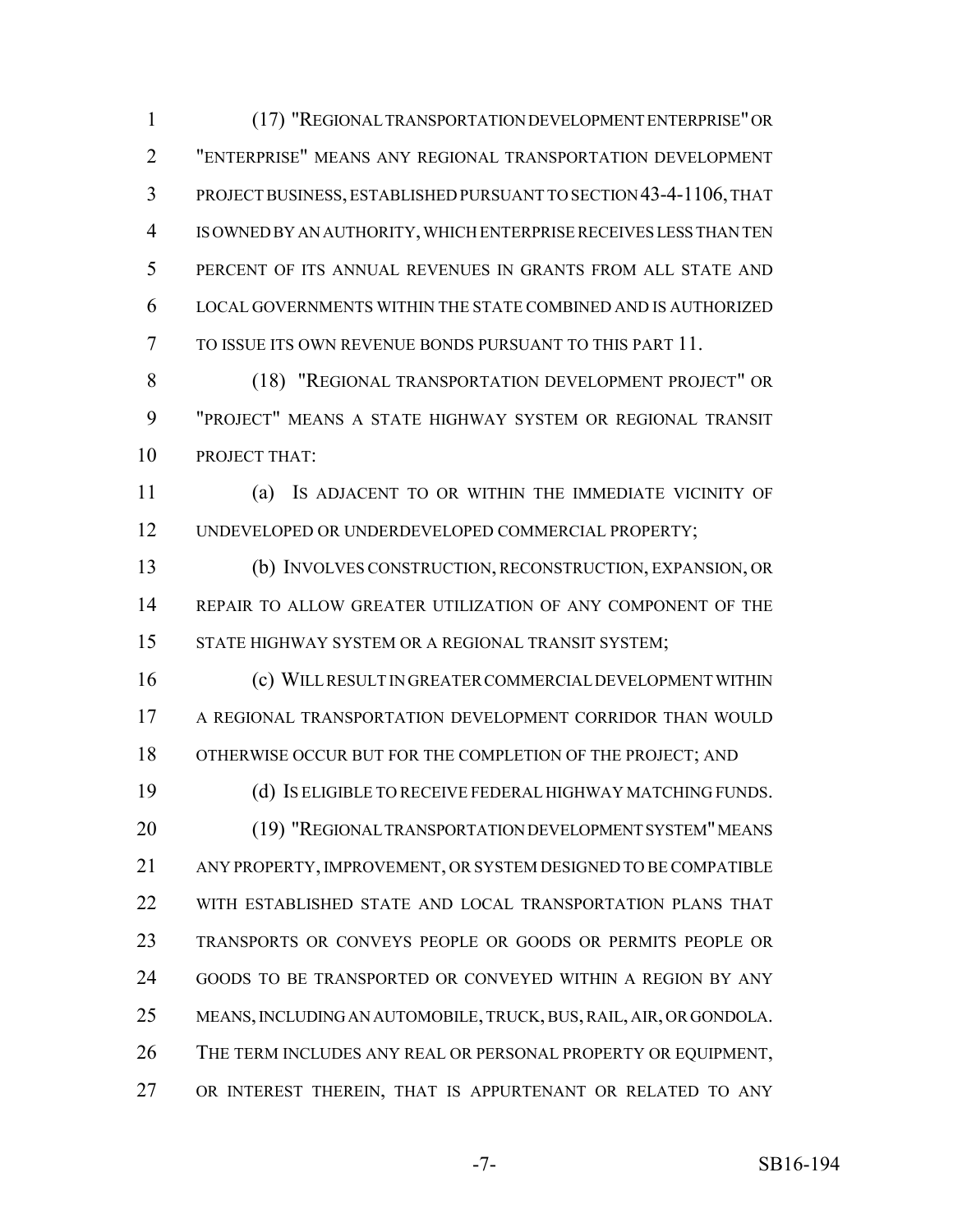PROPERTY, IMPROVEMENT, OR SYSTEM THAT TRANSPORTS OR CONVEYS PEOPLE OR GOODS OR PERMITS PEOPLE OR GOODS TO BE TRANSPORTED OR CONVEYED WITHIN A REGION BY ANY MEANS OR THAT IS FINANCED, CONSTRUCTED, OPERATED, OR MAINTAINED IN CONNECTION WITH THE FINANCING, CONSTRUCTION, OPERATION, OR MAINTENANCE OF ANY SUCH PROPERTY, IMPROVEMENT, OR SYSTEM. THE TERM MAY ALSO INCLUDE ANY HIGHWAY, ROAD, STREET, BUS SYSTEM, RAILROAD, AIRPORT, GONDOLA SYSTEM, OR MASS TRANSIT SYSTEM AND ANY REAL OR PERSONAL PROPERTY OR EQUIPMENT, OR INTEREST THEREIN, USED IN CONNECTION THEREWITH; ANY REAL OR PERSONAL PROPERTY OR EQUIPMENT, OR INTEREST THEREIN, THAT IS USED TO TRANSPORT OR CONVEY GAS, ELECTRICITY, WATER, SEWAGE, OR INFORMATION OR THAT 13 IS USED IN CONNECTION WITH THE TRANSPORTATION, CONVEYANCE, OR PROVISIONS OF ANY OTHER UTILITIES; AND PAVING, GRADING, LANDSCAPING, CURBS, GUTTERS, CULVERTS, SIDEWALKS, BIKEWAYS, LIGHTING, BRIDGES, OVERPASSES, UNDERPASSES, CROSS-ROADS, PARKWAYS, DRAINAGE FACILITIES, MASS TRANSIT LANES, PARK-AND-RIDE FACILITIES, SERVICE AREAS, AND ADMINISTRATIVE OR MAINTENANCE FACILITIES.RIGHTS-OF-WAY INCLUDED IN A REGIONAL TRANSPORTATION DEVELOPMENT SYSTEM SHALL BE CONSIDERED PUBLIC RIGHTS-OF-WAY FOR PURPOSES OF THE LOCATION OF UTILITIES OWNED BY PERSONS OTHER 22 THAN THE AUTHORITY.

 (20) "REGIONAL TRANSIT" MEANS A PUBLIC BUS, RAIL, OR OTHER MASS TRANSPORTATION SYSTEM.

 (21) "REVENUES" MEANS ANY CHARGES, ASSESSMENTS, GRANTS, CONTRIBUTIONS, OR OTHER INCOME AND REVENUES RECEIVED BY THE AUTHORITY OR ENTERPRISE.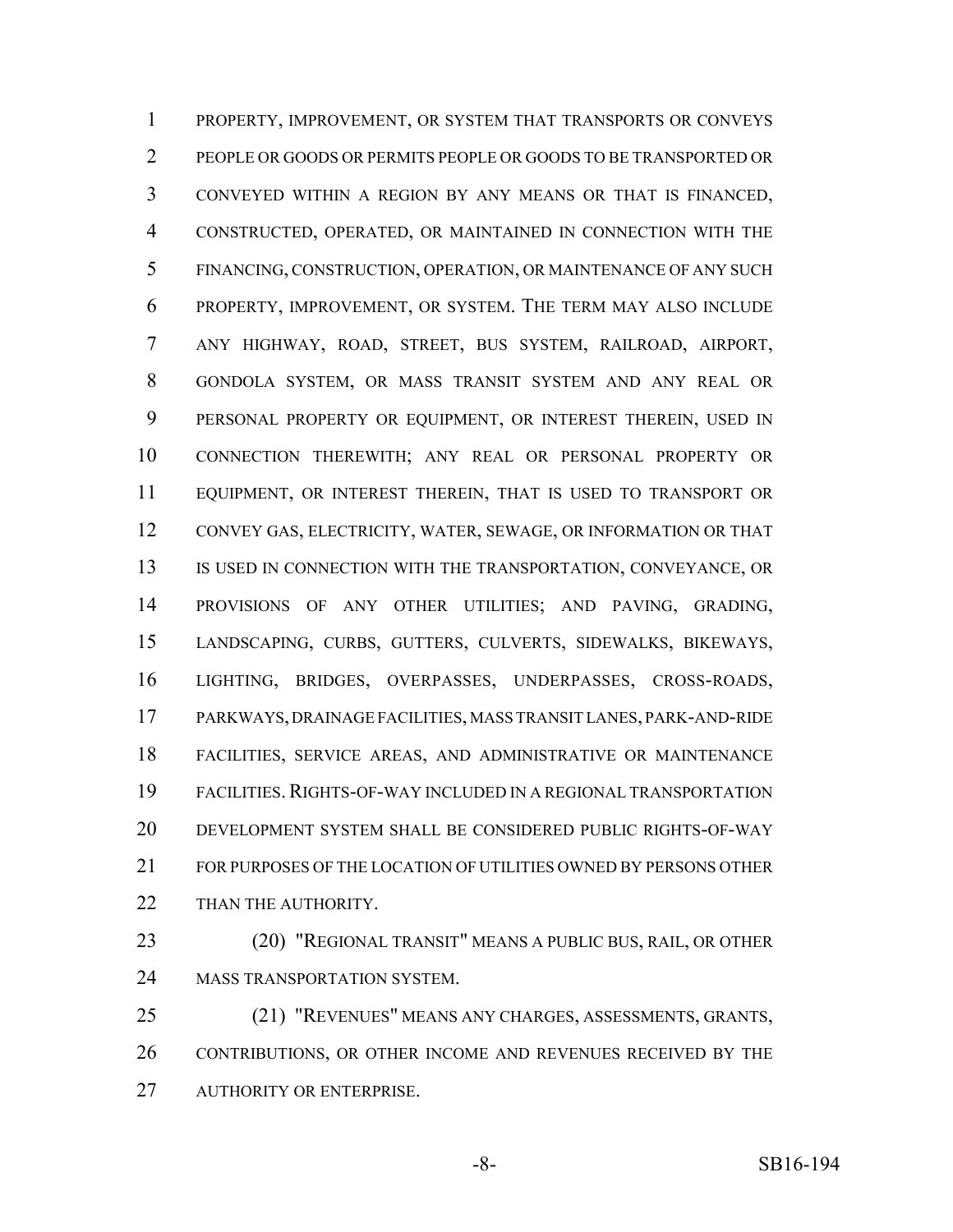(22) "SPECIAL DISTRICT" HAS THE SAME MEANING AS PROVIDED IN SECTION 32-1-103 (20), C.R.S.

 (23) "STATE" MEANS THE STATE OF COLORADO OR ANY OF ITS AGENCIES.

 (24) "STATE HIGHWAY SYSTEM" MEANS THE FEDERAL-AID PRIMARY ROADS, THE FEDERAL-AID SECONDARY ROADS, AND THE INTERSTATE SYSTEM, INCLUDING EXTENSIONS THEREOF WITHIN URBAN AREAS, PLUS AN AMOUNT NOT TO EXCEED FIVE PERCENT OF THE MILEAGE OF SUCH SYSTEMS WHICH MAY BE DECLARED TO BE STATE HIGHWAYS BY THE TRANSPORTATION COMMISSION WHILE NOT BEING ANY PART OF ANY FEDERAL SYSTEM.

 (25) "STATE SALES TAX INCREMENT REVENUE" MEANS THE PORTION OF THE REVENUE DERIVED FROM STATE SALES TAXES COLLECTED WITHIN A REGIONAL TRANSPORTATION DEVELOPMENT CORRIDOR IN EXCESS OF THE AMOUNT OF BASE YEAR REVENUE.

 (26) "UNDEVELOPED OR UNDERDEVELOPED COMMERCIAL PROPERTY" MEANS COMMERCIALLY ZONED PROPERTY THAT HAS BEEN DEMONSTRATED TO BE CAPABLE OF SUPPORTING GREATER COMMERCIAL DEVELOPMENT BUT WHERE SUCH DEVELOPMENT HAS NOT OCCURRED DUE TO A LACK OF ADEQUATE STATE HIGHWAY SYSTEM OR REGIONAL TRANSIT 21 INFRASTRUCTURE IN THE IMMEDIATE AREA OF THE PROPERTY.

 **43-4-1104. Regional transportation development projects.** 23 (1) A LOCAL GOVERNMENT OR COMBINATION OF LOCAL GOVERNMENTS MAY APPLY TO THE COMMISSION FOR APPROVAL OF A REGIONAL 25 TRANSPORTATION DEVELOPMENT PROJECT. THE APPLICATION MUST BE IN 26 A FORM AND MANNER AS DETERMINED BY THE DEPARTMENT AND MUST INCLUDE: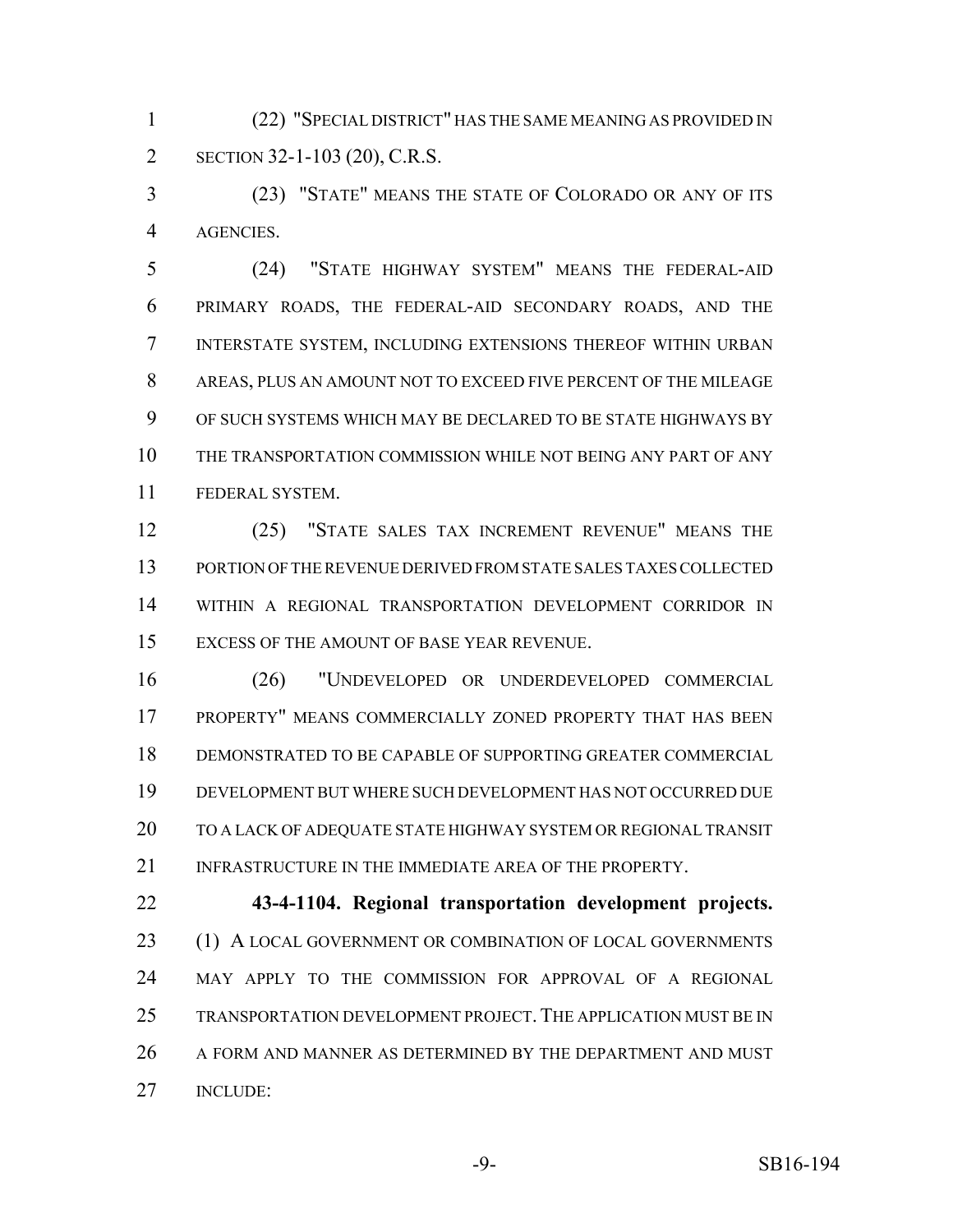(a) A NARRATIVE DESCRIPTION OF THE PROPOSED PROJECT AND A MAP OF THE REGIONAL TRANSPORTATION DEVELOPMENT CORRIDOR;

(b) THE ANTICIPATED COSTS AND BENEFITS OF THE PROJECT;

 (c) A DESCRIPTION OF THE REGIONAL TRANSPORTATION DEVELOPMENT CORRIDOR AND EVIDENCE THAT IT IS UNDEVELOPED OR UNDERDEVELOPED DUE TO A LACK OF ADEQUATE TRANSPORTATION INFRASTRUCTURE TO SUPPORT GREATER COMMERCIAL DEVELOPMENT;

8 (d) AN EXPLANATION OF HOW, BUT FOR THE PROJECT, GREATER COMMERCIAL DEVELOPMENT WILL NOT OCCUR WITHIN THE REGIONAL TRANSPORTATION DEVELOPMENT CORRIDOR WITHIN A REASONABLE AND FORESEEABLE PERIOD OF TIME;

 (e) THE NUMBER AND TYPE OF NEW JOBS TO BE CREATED AS A 13 RESULT OF THE PROJECT;

 (f) THE ADDITIONAL AMOUNT OF STATE SALES TAX REVENUE ANTICIPATED TO BE GENERATED IN THE PROPOSED REGIONAL TRANSPORTATION DEVELOPMENT CORRIDOR AS A RESULT OF THE PROJECT; (g) THE AMOUNT OF LOCAL SALES TAX, PROPERTY TAX, AND ANY OTHER LOCAL TAX REVENUE ANTICIPATED TO BE GENERATED IN THE PROPOSED REGIONAL TRANSPORTATION DEVELOPMENT CORRIDOR AS A 20 RESULT OF THE PROJECT;

 (h) A DESCRIPTION OF THE PLAN FOR FUNDING THE COMPLETION OF THE PROJECT, INCLUDING A STATEMENT OF THE ANTICIPATED COSTS OF COMPLETING THE PROJECT AND THE AMOUNT AND PERCENTAGE OF THE 24 TOTAL FUNDING OF THE PROJECT TO BE PROVIDED BY THE APPLICANT, 25 INCLUDING THE AMOUNT TO BE FUNDED BY EACH LOCAL GOVERNMENT, 26 THE FEDERAL GOVERNMENT, AND ANY OTHER FUNDING SOURCES.

27 (2) WITHIN SIXTY DAYS AFTER RECEIVING THE APPLICATION, THE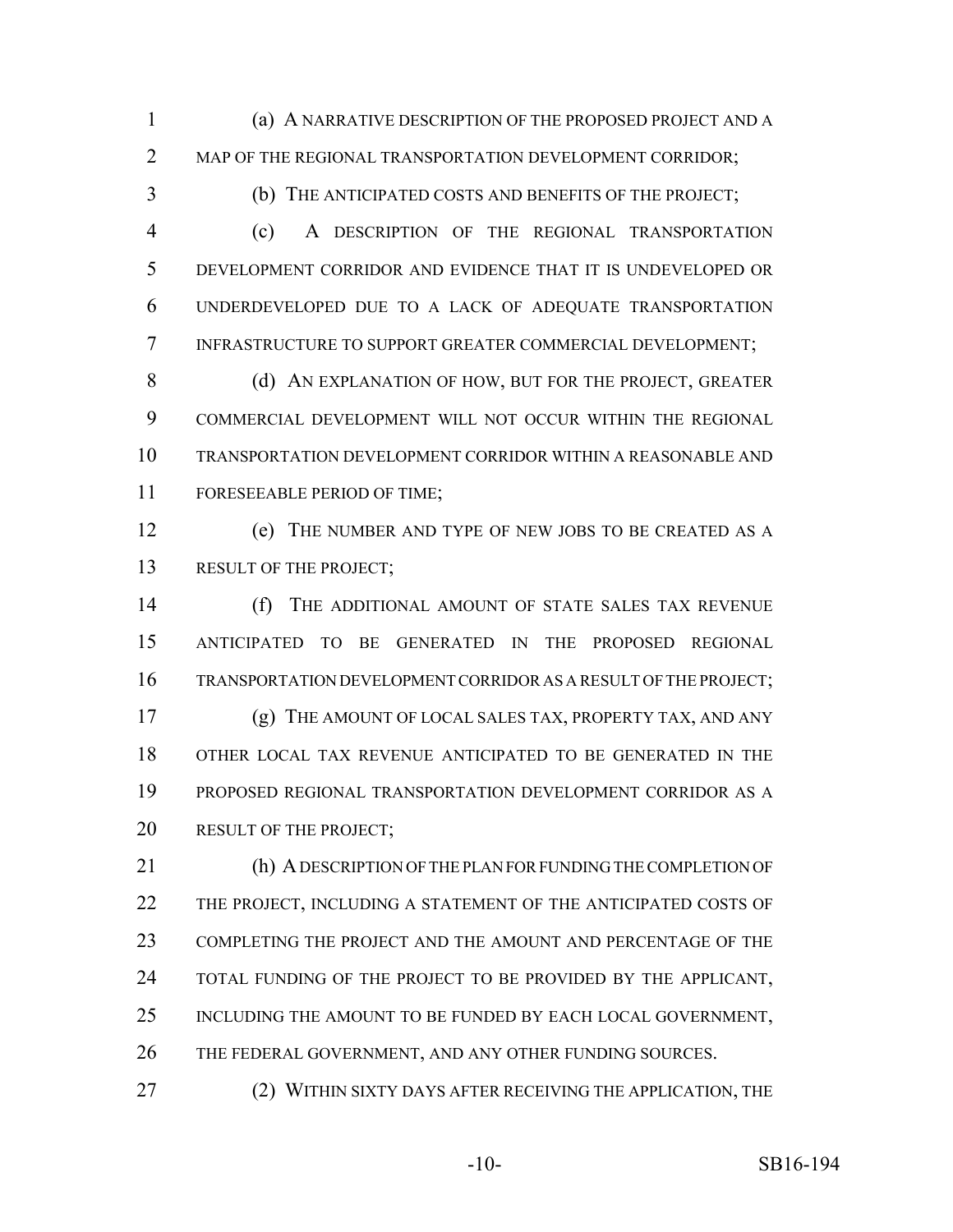DIRECTOR SHALL FORWARD THE APPLICATION TO THE COMMISSION WITH A RECOMMENDATION THAT THE COMMISSION APPROVE OR DENY THE APPLICATION OR APPROVE THE APPLICATION WITH CONDITIONS. AN APPLICANT MAY MEET WITH THE DIRECTOR PRIOR TO THE DIRECTOR MAKING A RECOMMENDATION.

 (3) NO LATER THAN NINETY DAYS AFTER THE FORWARDING OF AN APPLICATION TO THE COMMISSION, THE COMMISSION SHALL HOLD A PUBLIC HEARING, SUBJECT TO THE "COLORADO SUNSHINE ACT OF 1972", PART 4 OF ARTICLE 6 OF TITLE 24, TO REVIEW AND CONSIDER THE APPLICATION. THE COMMISSION SHALL TAKE ACTION ON THE APPLICATION NO LATER 11 THAN THIRTY DAYS AFTER THE HEARING.

 (4) THE COMMISSION SHALL APPROVE THE APPLICATION, WITH OR WITHOUT CONDITIONS, IF IT DETERMINES THAT THE APPLICANT HAS MET 14 ALL OF THE APPLICATION CRITERIA SET FORTH IN SUBSECTION (1) OF THIS SECTION.

 (5) FOLLOWING THE COMMISSION'S APPROVAL OF AN APPLICATION, THE COMMISSION SHALL PROMPTLY TRANSMIT WRITTEN NOTICE AND A COPY OF THE APPROVAL TO THE EXECUTIVE DIRECTOR OF THE DEPARTMENT OF REVENUE. THE TRANSMITTAL MUST INCLUDE ANY INFORMATION REQUESTED BY THE DEPARTMENT OF REVENUE TO FULFILL 21 ITS OBLIGATIONS PURSUANT TO THIS PART 11.

 **43-4-1105. Creation of authority - powers.** (1) ANY LOCAL GOVERNMENT MAY CREATE, OR ANY COMBINATION OF LOCAL GOVERNMENTS MAY CONTRACT TO CREATE, AN AUTHORITY THAT IS AUTHORIZED TO EXERCISE THE FUNCTIONS CONFERRED BY THIS PART 11 UPON THE ISSUANCE BY THE DIRECTOR OF THE DIVISION OF LOCAL GOVERNMENT IN THE DEPARTMENT OF LOCAL AFFAIRS, REFERRED TO IN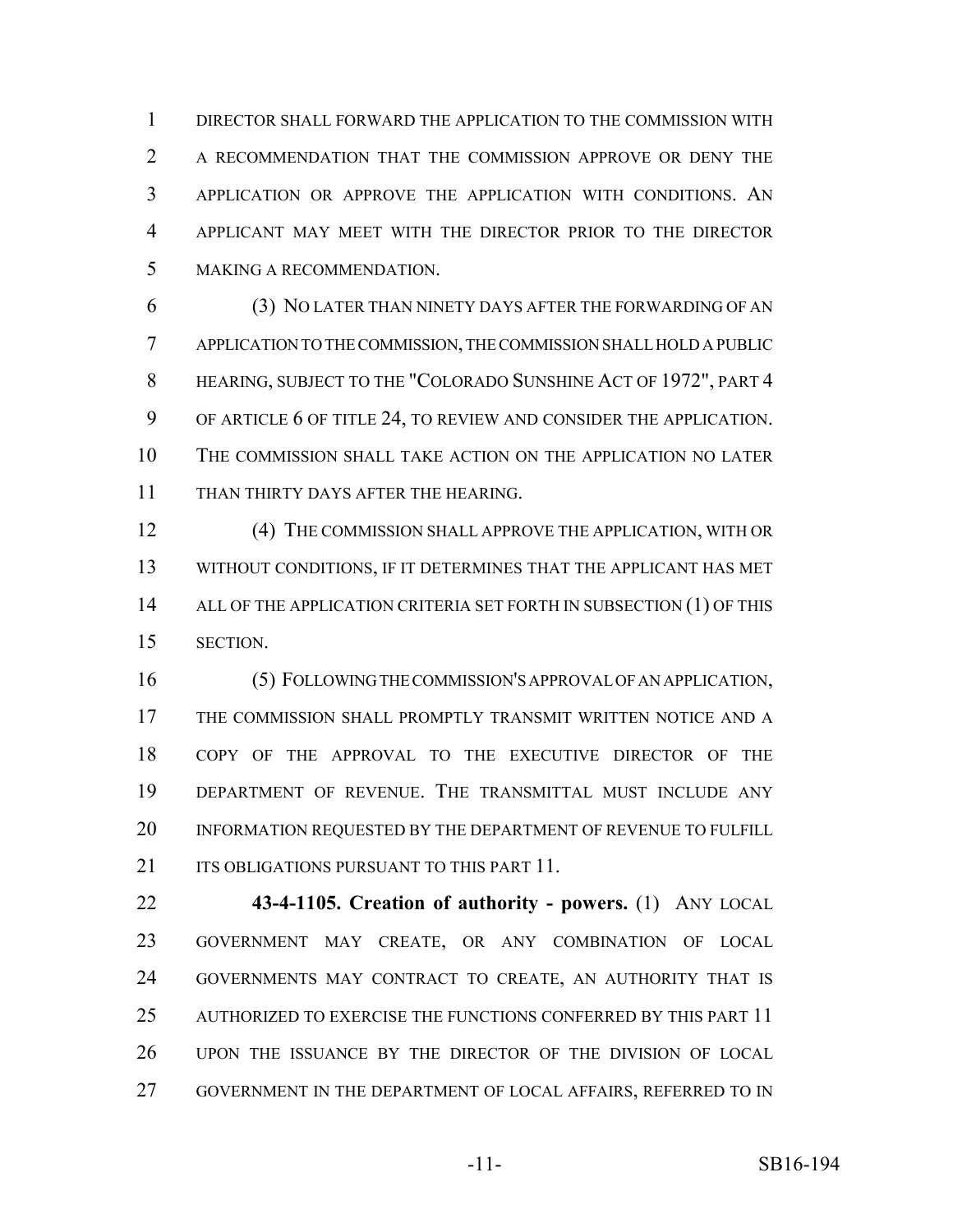THIS SECTION AS THE "DIVISION", A CERTIFICATE STATING THAT THE AUTHORITY HAS BEEN DULY ORGANIZED ACCORDING TO THE LAWS OF THE STATE. THE COMBINATION OF LOCAL GOVERNMENTS JOINING IN THE CREATION OF THE AUTHORITY SHALL PROVIDE A COPY OF THE CONTRACT TO THE DEPARTMENT FOR COMMENT AND, IF THE TERRITORY OF THE PROPOSED AUTHORITY INCLUDES OR BORDERS ANY TERRITORY OF THE REGIONAL TRANSPORTATION DISTRICT CREATED IN ARTICLE 9 OF TITLE 32, C.R.S., OR INTERSECTS WITH OR IS LIKELY TO DIVERT VEHICLE TRAFFIC TO OR FROM A TOLL HIGHWAY OPERATED BY A PUBLIC HIGHWAY AUTHORITY ESTABLISHED UNDER PART 5 OF THIS ARTICLE, SHALL ALSO PROVIDE A COPY OF THE CONTRACT TO THE DISTRICT OR THE AFFECTED PUBLIC 12 HIGHWAY AUTHORITY, AS APPLICABLE, FOR COMMENT. THE COMBINATION SHALL ALSO PROVIDE A COPY OF THE CONTRACT FOR COMMENT TO EACH COUNTY AND MUNICIPALITY THAT IS NOT A MEMBER OF THE COMBINATION 15 BUT THAT INCLUDES TERRITORY THAT BORDERS THE TERRITORY OF THE PROPOSED AUTHORITY. THE DIRECTOR OF THE DIVISION SHALL ISSUE THE CERTIFICATE UPON THE FILING WITH THE DIRECTOR OF A COPY OF THE CONTRACT BY THE COMBINATION JOINING IN THE CREATION OF THE AUTHORITY. THE DIRECTOR OF THE DIVISION SHALL CAUSE THE CERTIFICATE TO BE RECORDED IN THE REAL ESTATE RECORDS IN EACH COUNTY HAVING TERRITORY INCLUDED IN THE BOUNDARIES OF THE 22 AUTHORITY. UPON ISSUANCE OF THE CERTIFICATE BY THE DIRECTOR, THE AUTHORITY CONSTITUTES A SEPARATE BODY CORPORATE AND SHALL HAVE ALL OF THE DUTIES, PRIVILEGES, IMMUNITIES, RIGHTS, LIABILITIES, AND DISABILITIES OF A PUBLIC BODY POLITIC AND CORPORATE AND SHALL NOT 26 BE SUBJECT TO TAXATION.

(2) ANY CONTRACT ESTABLISHING AN AUTHORITY SHALL SPECIFY: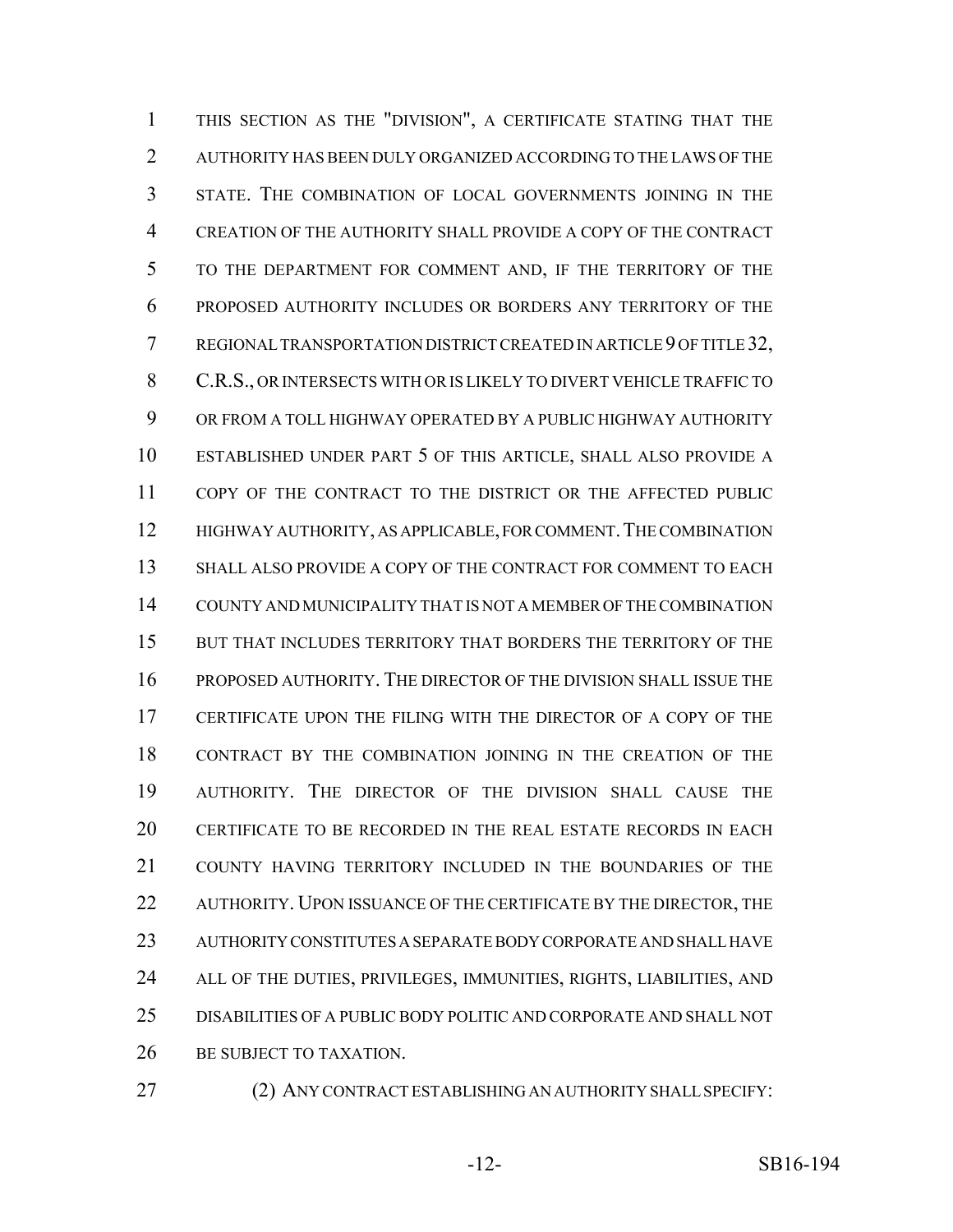(a) THE NAME AND PURPOSE OF THE AUTHORITY AND THE REGIONAL TRANSPORTATION DEVELOPMENT SYSTEMS TO BE PROVIDED;

 (b) THE ESTABLISHMENT AND ORGANIZATION OF THE BOARD OF DIRECTORS IN WHICH ALL LEGISLATIVE POWER OF THE AUTHORITY IS VESTED, INCLUDING:

 (I) THE NUMBER OF DIRECTORS, WHICH MUST BE AT LEAST FIVE, ALL OF WHICH, EXCEPT AS PROVIDED IN SUBSECTION (5) OF THIS SECTION, 8 MUST BE ELECTED OFFICIALS FROM THE MEMBERS OF THE ENTITIES FORMING THE AUTHORITY AND WHICH MUST INCLUDE AT LEAST ONE ELECTED OFFICIAL FROM EACH MEMBER OF THE COMBINATION OF LOCAL GOVERNMENTS;

 (II) THE MANNER OF THE APPOINTMENT, THE QUALIFICATIONS, AND THE COMPENSATION, IF ANY, OF THE DIRECTORS AND THE PROCEDURE FOR FILLING VACANCIES;

15 (III) THE OFFICERS OF THE AUTHORITY, THE MANNER OF THEIR APPOINTMENT, AND THEIR DUTIES; AND

**IV)** THE VOTING REQUIREMENTS FOR ACTION BY THE BOARD; EXCEPT THAT, UNLESS SPECIFICALLY PROVIDED OTHERWISE IN THE CONTRACT, A MAJORITY OF THE DIRECTORS OF THE BOARD CONSTITUTES A QUORUM AND A MAJORITY OF THE BOARD IS NECESSARY FOR ACTION BY 21 THE BOARD:

**(c)** THE PROVISIONS FOR THE DISTRIBUTION, DISPOSITION, OR 23 DIVISION OF THE ASSETS OF THE AUTHORITY;

24 (d) THE BOUNDARIES OF THE AUTHORITY, WHICH MAY NOT INCLUDE TERRITORY OUTSIDE OF THE BOUNDARIES OF THE MEMBERS OF THE COMBINATION OF LOCAL GOVERNMENTS, MAY NOT INCLUDE TERRITORY WITHIN THE BOUNDARIES OF A MUNICIPALITY THAT IS NOT A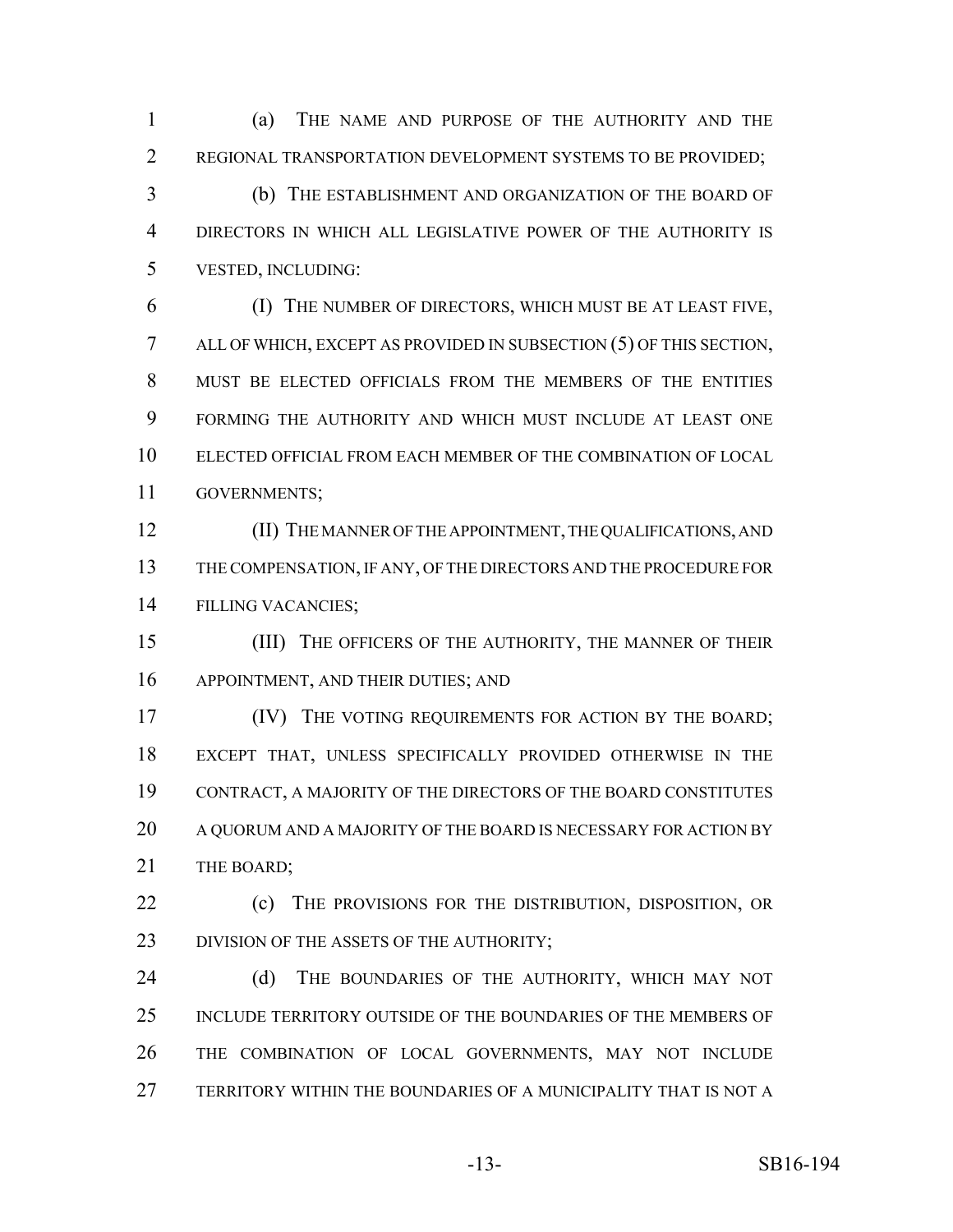MEMBER OF THE COMBINATION AS THE BOUNDARIES OF THE MUNICIPALITY EXIST ON THE DATE THE AUTHORITY IS CREATED WITHOUT THE CONSENT OF THE GOVERNING BODY OF SUCH MUNICIPALITY, AND MAY NOT INCLUDE TERRITORY WITHIN THE UNINCORPORATED BOUNDARIES OF A COUNTY THAT IS NOT A MEMBER OF THE COMBINATION AS THE UNINCORPORATED BOUNDARIES OF THE COUNTY EXIST ON THE DATE THE AUTHORITY IS CREATED WITHOUT THE CONSENT OF THE GOVERNING BODY OF SUCH COUNTY;

 (e) THE TERM OF THE CONTRACT, WHICH MAY BE FOR A DEFINITE TERM OR UNTIL RESCINDED OR TERMINATED, AND THE METHOD, IF ANY, BY WHICH IT MAY BE TERMINATED OR RESCINDED; EXCEPT THAT THE CONTRACT MAY NOT BE TERMINATED OR RESCINDED SO LONG AS THE AUTHORITY HAS BONDS OUTSTANDING;

(f) THE PROVISIONS FOR AMENDMENT OF THE CONTRACT;

 (g) THE LIMITATIONS, IF ANY, ON THE POWERS GRANTED BY THIS PART 11 THAT MAY BE EXERCISED BY THE AUTHORITY PURSUANT TO THIS PART 11; AND

 (h) THE CONDITIONS REQUIRED WHEN ADDING OR DELETING PARTIES TO THE CONTRACT.

 (3) NO MUNICIPALITY, COUNTY, OR SPECIAL DISTRICT SHALL ENTER INTO A CONTRACT ESTABLISHING AN AUTHORITY WITHOUT HOLDING AT LEAST ONE PUBLIC HEARING THEREON IN ADDITION TO OTHER REQUIREMENTS IMPOSED BY LAW FOR PUBLIC NOTICE.THE MUNICIPALITY, COUNTY, OR SPECIAL DISTRICT SHALL GIVE NOTICE OF THE TIME, PLACE, AND PURPOSE OF THE PUBLIC HEARING BY PUBLICATION IN A NEWSPAPER OF GENERAL CIRCULATION IN THE MUNICIPALITY, COUNTY, OR SPECIAL DISTRICT, AS THE CASE MAY BE, AT LEAST TEN DAYS PRIOR TO THE DATE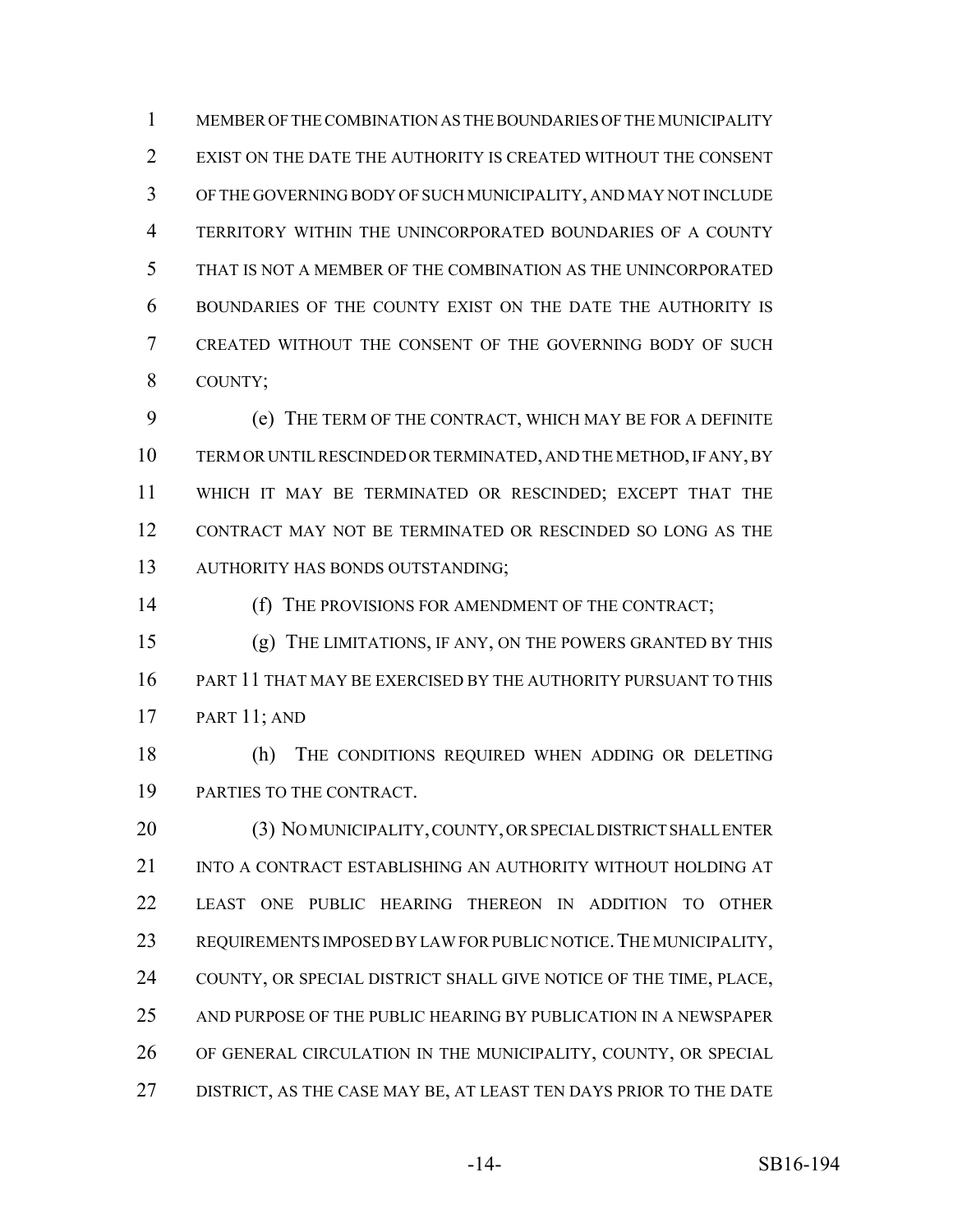OF THE PUBLIC HEARING.

 (4) IN ADDITION TO ANY OTHER POWERS GRANTED TO THE AUTHORITY PURSUANT TO THIS PART 11, THE AUTHORITY HAS THE FOLLOWING POWERS:

 (a) TO HAVE PERPETUAL EXISTENCE, EXCEPT AS OTHERWISE PROVIDED IN THE CONTRACT CREATING THE AUTHORITY;

(b) TO SUE AND BE SUED;

**(c)** TO ENTER INTO CONTRACTS AND AGREEMENTS AFFECTING THE AFFAIRS OF THE AUTHORITY;

10 (d) TO PLEDGE ALL OR ANY PORTION OF THE REVENUES TO THE 11 PAYMENT OF BONDS OF THE AUTHORITY;

 (e) TO FINANCE, CONSTRUCT, OPERATE, OR MAINTAIN REGIONAL TRANSPORTATION DEVELOPMENT SYSTEMS WITHIN OR WITHOUT THE BOUNDARIES OF THE AUTHORITY; EXCEPT THAT THE AUTHORITY SHALL NOT CONSTRUCT REGIONAL TRANSPORTATION DEVELOPMENT SYSTEMS IN ANY TERRITORY LOCATED OUTSIDE THE BOUNDARIES OF THE AUTHORITY AND WITHIN THE BOUNDARIES OF A MUNICIPALITY AS THE BOUNDARIES OF THE MUNICIPALITY EXIST ON THE DATE THE AUTHORITY IS CREATED WITHOUT THE CONSENT OF THE GOVERNING BODY OF THE MUNICIPALITY; OUTSIDE THE BOUNDARIES OF THE AUTHORITY AND WITHIN THE 21 UNINCORPORATED BOUNDARIES OF A COUNTY AS THE UNINCORPORATED BOUNDARIES OF THE COUNTY EXIST ON THE DATE THE AUTHORITY IS CREATED WITHOUT THE CONSENT OF THE GOVERNING BODY OF THE COUNTY; OR INSIDE OR OUTSIDE THE BOUNDARIES OF THE AUTHORITY IF THE REGIONAL TRANSPORTATION DEVELOPMENT SYSTEMS WOULD ALTER THE STATE HIGHWAY SYSTEM OR THE INTERSTATE SYSTEM, AS DEFINED IN SECTION 43-2-101 (2), EXCEPT AS AUTHORIZED BY AN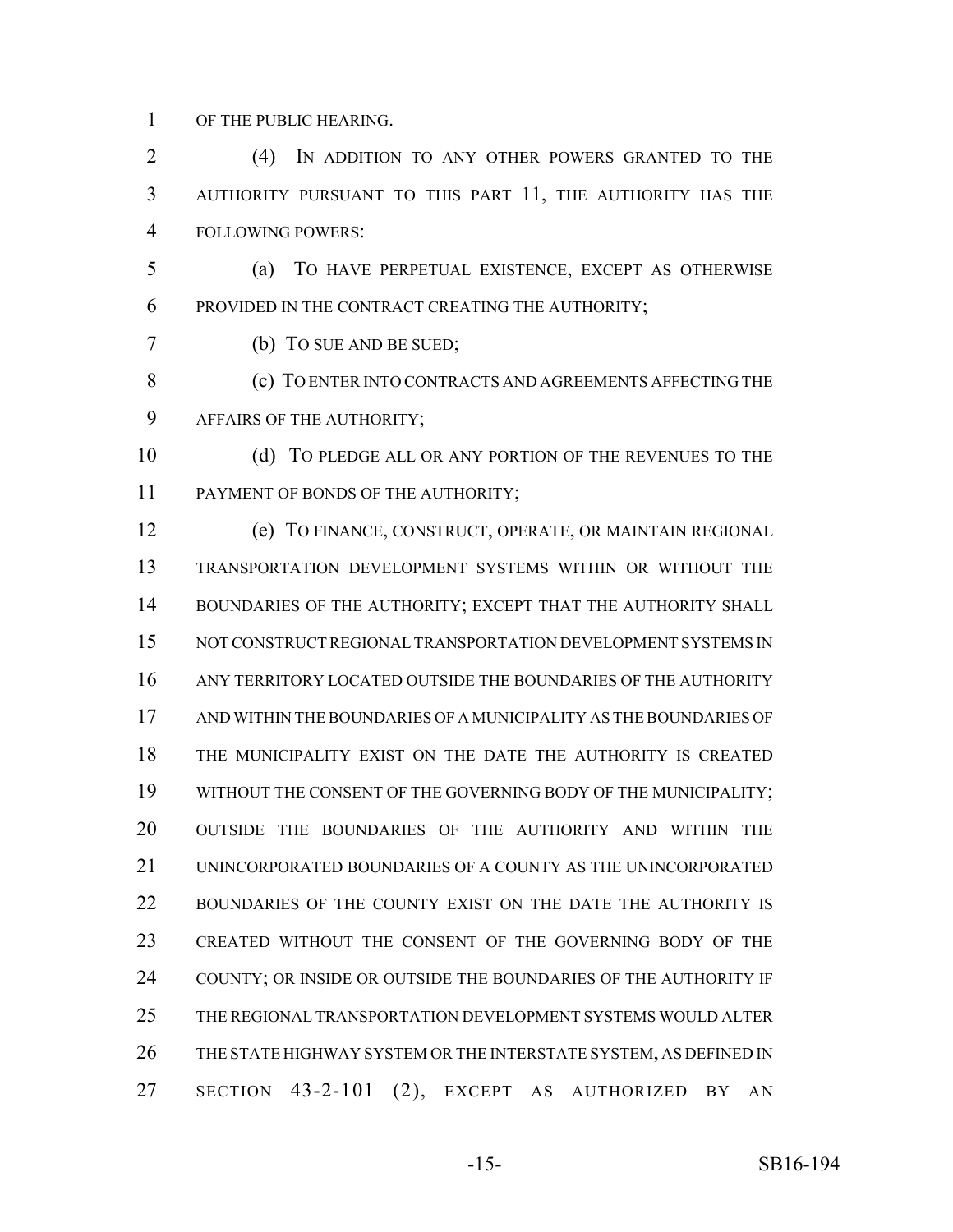INTERGOVERNMENTAL AGREEMENT ENTERED INTO BY THE MEMBERS OF THE COMBINATION OF LOCAL GOVERNMENTS THAT CREATED THE AUTHORITY AND THE DEPARTMENT.

 (f) TO PURCHASE, TRADE, EXCHANGE, ACQUIRE, BUY, SELL, LEASE, LEASE WITH AN OPTION TO PURCHASE, DISPOSE OF, AND ENCUMBER REAL OR PERSONAL PROPERTY AND ANY INTEREST THEREIN, INCLUDING EASEMENTS AND RIGHTS-OF-WAY; AND

 (g) TO ACCEPT REAL OR PERSONAL PROPERTY FOR THE USE OF THE AUTHORITY OR ENTERPRISE AND TO ACCEPT GIFTS AND CONVEYANCES UPON THE TERMS AND CONDITIONS AS THE BOARD MAY APPROVE.

 (5) THE STATE, ACTING BY AND THROUGH THE TRANSPORTATION COMMISSION AND UPON THE APPROVAL OF THE GOVERNOR, MAY JOIN IN THE CONTRACT CREATING THE AUTHORITY. THE NUMBER OF DIRECTORS OF THE BOARD TO WHICH THE STATE IS ENTITLED SHALL BE ESTABLISHED IN THE CONTRACT, BUT IN NO CASE SHALL THE STATE BE ENTITLED TO FEWER THAN ONE DIRECTOR. THE GOVERNOR SHALL APPOINT THE DIRECTOR OR DIRECTORS REPRESENTING THE STATE ON THE BOARD, WITH THE CONSENT OF THE SENATE, FOR SUCH TERM AS ESTABLISHED BY THE GOVERNOR.

 **43-4-1106. Establishment of regional transportation development enterprises.** (1) (a) ANY AUTHORITY MAY ESTABLISH REGIONAL TRANSPORTATION DEVELOPMENT ENTERPRISES FOR THE PURPOSE OF PURSUING OR CONTINUING ACTIVITIES AUTHORIZED BY THIS PART 11. ANY ENTERPRISE ESTABLISHED OR MAINTAINED PURSUANT TO THIS PART 11 IS NOT SUBJECT TO THE PROVISIONS OF SECTION 20 OF 26 ARTICLE X OF THE STATE CONSTITUTION.

(b) THE GOVERNING BODY OF A REGIONAL TRANSPORTATION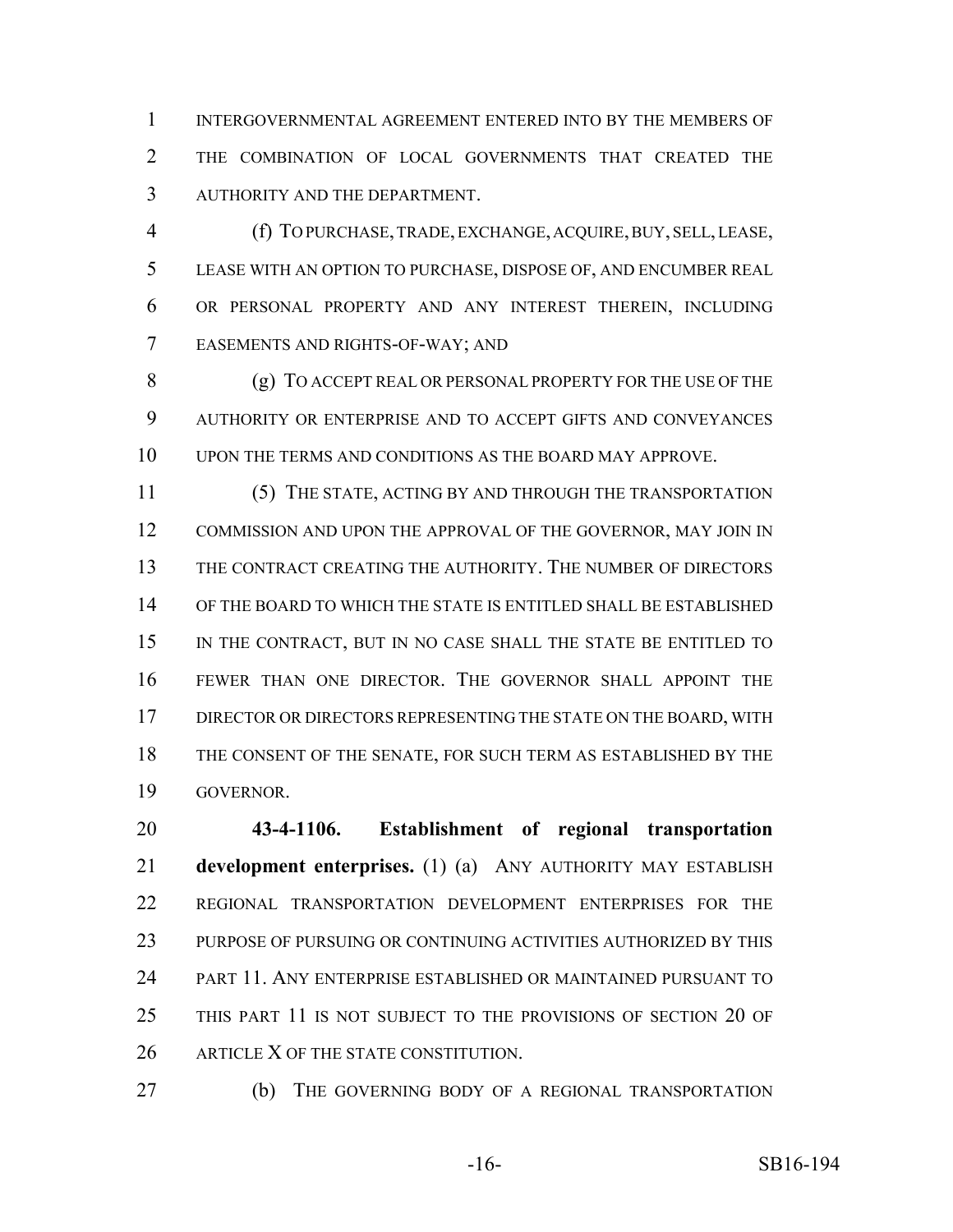DEVELOPMENT ENTERPRISE IS THE BOARD OF THE AUTHORITY THAT OWNS THE ENTERPRISE.

 (2) (a) EACH REGIONAL TRANSPORTATION DEVELOPMENT ENTERPRISE MUST BE WHOLLY OWNED BY A SINGLE AUTHORITY AND SHALL NOT BE COMBINED WITH ANY REGIONAL TRANSPORTATION DEVELOPMENT ENTERPRISE OWNED BY ANOTHER AUTHORITY. EACH AUTHORITY MAY ESTABLISH MORE THAN ONE REGIONAL TRANSPORTATION DEVELOPMENT ENTERPRISE AND EACH REGIONAL TRANSPORTATION DEVELOPMENT ENTERPRISE MAY CONDUCT OR CONTINUE TO CONDUCT ONE OR MORE ACTIVITIES AUTHORIZED BY THIS PART 11 AS MAY BE DETERMINED BY THE GOVERNING BODY OF THE ENTERPRISE.

 (b) THIS SUBSECTION (2) DOES NOT LIMIT THE AUTHORITY OF A REGIONAL TRANSPORTATION DEVELOPMENT ENTERPRISE TO CONTRACT WITH ANY OTHER PERSON OR ENTITY, INCLUDING OTHER AUTHORITIES, OTHER STATE OR LOCAL GOVERNMENTS, OR OTHER REGIONAL TRANSPORTATION DEVELOPMENT ENTERPRISES.

 (3) THE GOVERNING BODY FOR EACH REGIONAL TRANSPORTATION DEVELOPMENT ENTERPRISE MAY EXERCISE THE AUTHORITY'S LEGAL AUTHORITY RELATING TO ACTIVITIES AUTHORIZED BY THIS PART 11, BUT NO REGIONAL TRANSPORTATION DEVELOPMENT ENTERPRISE MAY LEVY A TAX THAT IS SUBJECT TO THE REQUIREMENTS OF SECTION 20 (4) OF 22 ARTICLE X OF THE STATE CONSTITUTION.

 (4) AN AUTHORITY OR EACH REGIONAL TRANSPORTATION DEVELOPMENT ENTERPRISE, THROUGH ITS GOVERNING BODY, MAY ISSUE OR REISSUE REVENUE BONDS IN ACCORDANCE WITH SECTION 43-4-1111. EACH BOND ISSUED UNDER THIS SUBSECTION (4) MUST RECITE IN 27 SUBSTANCE THAT THE BOND, INCLUDING THE INTEREST THEREON, IS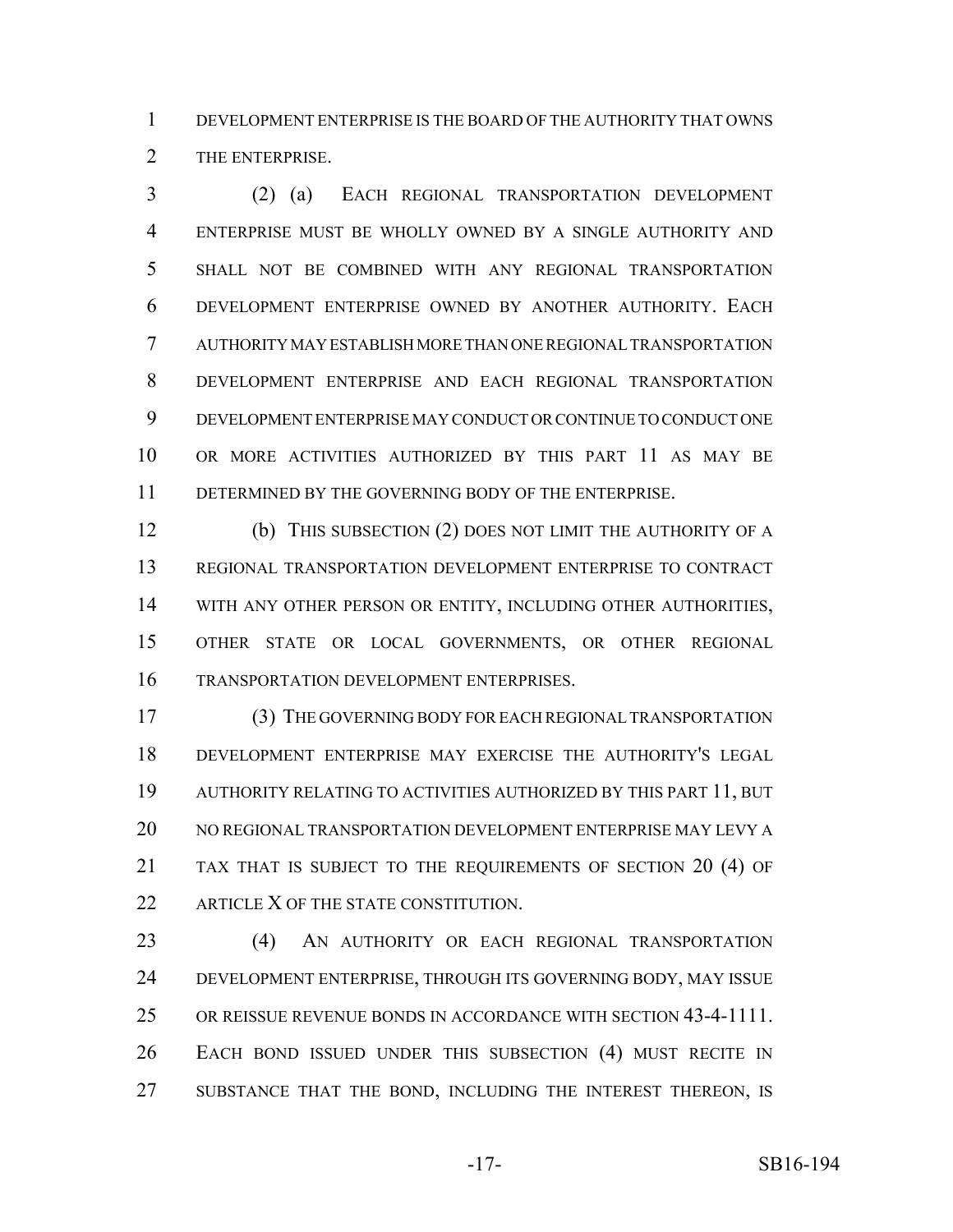PAYABLE FROM THE REVENUES AND OTHER AVAILABLE FUNDS OF THE REGIONAL TRANSPORTATION DEVELOPMENT ENTERPRISE PLEDGED FOR THE PAYMENT THEREOF. BONDS ISSUED UNDER THIS SECTION ARE DECLARED TO BE ISSUED FOR AN ESSENTIAL PUBLIC AND GOVERNMENTAL PURPOSE AND, TOGETHER WITH INTEREST THEREON OR INCOME THEREFROM, ARE EXEMPTED FROM ALL TAXES.

 (5) THE POWERS PROVIDED IN THIS SECTION FOR REGIONAL TRANSPORTATION DEVELOPMENT ENTERPRISES DO NOT MODIFY, LIMIT, OR AFFECT THE POWERS CONFERRED BY ANY OTHER LAW, EITHER DIRECTLY 10 OR INDIRECTLY.

 (6) AN AUTHORITY OR ITS REGIONAL TRANSPORTATION DEVELOPMENT ENTERPRISE MAY CONTRACT WITH ANY OTHER GOVERNMENTAL OR PRIVATE SOURCE OF FUNDING FOR LOANS AND GRANTS RELATED TO REGIONAL TRANSPORTATION DEVELOPMENT ENTERPRISE FUNCTIONS.

 (7) (a) LOAN AGREEMENTS SUBJECT TO REPAYMENT OR CONTRACTS TO PROVIDE REGIONAL TRANSPORTATION DEVELOPMENT SYSTEMS OR THE USE OF PROPERTY INCLUDED IN OR IN CONNECTION WITH A REGIONAL TRANSPORTATION DEVELOPMENT SYSTEM, WHICH INVOLVE THE PAYMENT OF FUNDS FOR SUCH SYSTEMS OR THE USE OF THE PROPERTY TO AN AUTHORITY OR ITS REGIONAL TRANSPORTATION DEVELOPMENT ENTERPRISE BY A STATE OR LOCAL GOVERNMENT OR BY ANOTHER 23 AUTHORITY OR REGIONAL TRANSPORTATION DEVELOPMENT ENTERPRISE, ARE NOT GRANTS FOR PURPOSES OF THE DEFINITION OF ENTERPRISE UNDER 25 SECTION 20 (2) (d) OF ARTICLE X OF THE STATE CONSTITUTION.

 (b) REVENUES COLLECTED OR SPENT BY AN AUTHORITY FOR REGIONAL TRANSPORTATION DEVELOPMENT SYSTEMS OR THE USE OF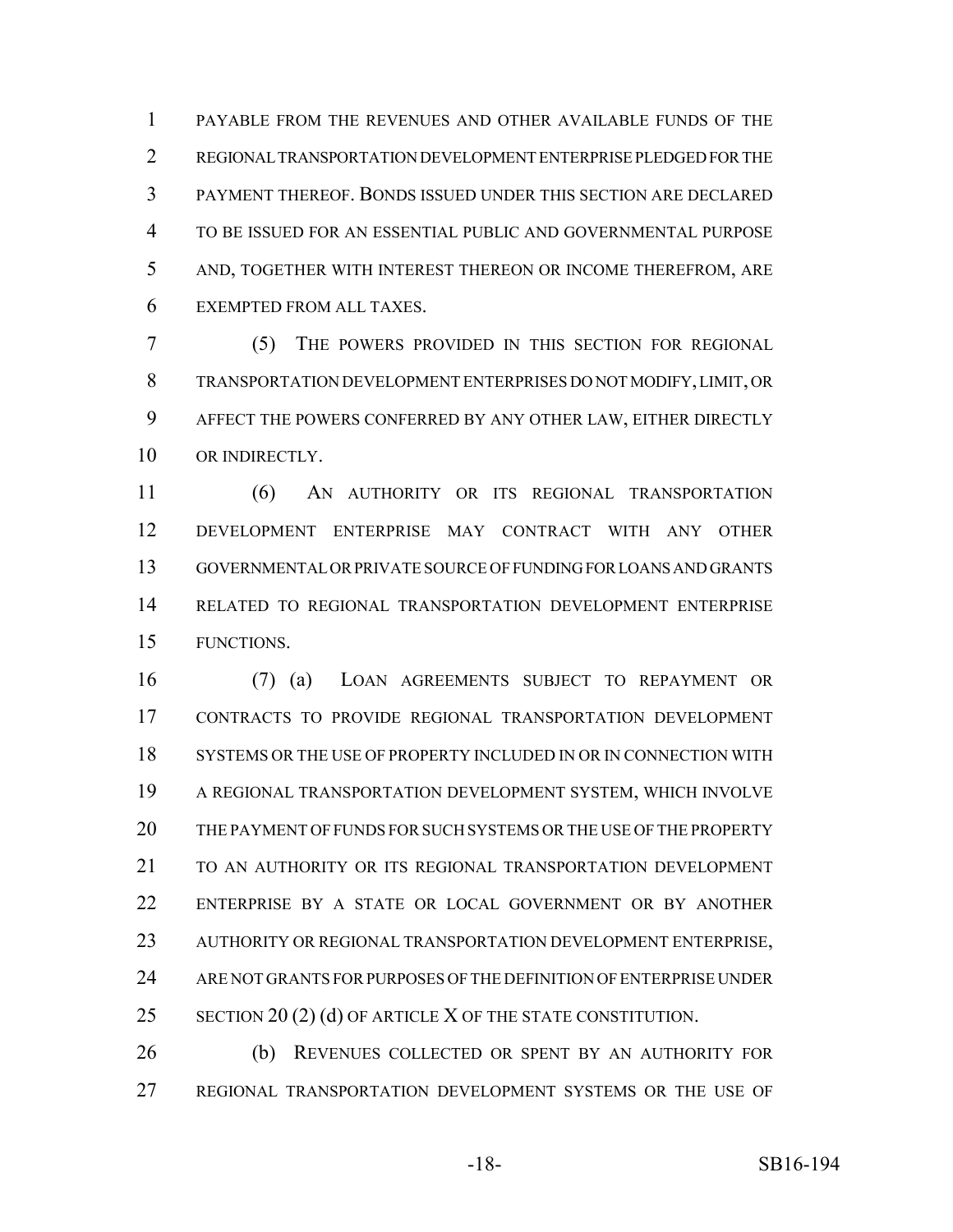PROPERTY INCLUDED IN OR IN CONNECTION WITH A REGIONAL TRANSPORTATION DEVELOPMENT SYSTEM RENDERED OR PROVIDED BY A REGIONAL TRANSPORTATION DEVELOPMENT ENTERPRISE OWNED BY THE AUTHORITY ARE NOT SUBJECT TO SECTION 20 (4) AND (7) OF ARTICLE X OF THE STATE CONSTITUTION.

 (8) THE AUTHORITY GRANTED TO A REGIONAL TRANSPORTATION DEVELOPMENT ENTERPRISE UNDER THIS SECTION IS IN ADDITION TO ALL OTHER AUTHORITY PROVIDED BY LAW.NOTHING CONTAINED IN THIS PART 9 11 REQUIRES THE ESTABLISHMENT, OPERATION, OR CONTINUATION OF A REGIONAL TRANSPORTATION DEVELOPMENT ENTERPRISE OR TO LIMIT THE AUTHORITY OF ANY STATE OR LOCAL GOVERNMENT TO UTILIZE OTHER POLICIES AND PROCEDURES FOR ESTABLISHING, OPERATING, OR CONTINUING ANY ENTERPRISE FOR ANY LAWFUL PURPOSE.

 **43-4-1107. State sales tax increment revenue.** (1) IN ORDER TO IMPLEMENT THE COLLECTION AND DISTRIBUTION OF STATE SALES TAX INCREMENT REVENUES TO THE LOCAL GOVERNMENT OR COMBINATION OF LOCAL GOVERNMENTS FOR WHICH THE COMMISSION HAS APPROVED A PROJECT, THE DEPARTMENT OF REVENUE SHALL ALLOCATE STATE SALES TAX REVENUE GENERATED WITHIN THE APPROVED REGIONAL TRANSPORTATION DEVELOPMENT CORRIDOR AS FOLLOWS:

 (a) AN AMOUNT COLLECTED WITHIN THE REGIONAL TRANSPORTATION DEVELOPMENT CORRIDOR EQUAL TO THE BASE YEAR REVENUE WITHIN THE CORRIDOR PLUS THE PERCENTAGE OF STATE SALES TAX INCREMENT REVENUE NOT ALLOCATED ACCORDING TO PARAGRAPH (b) OF THIS SUBSECTION (1), WHICH AMOUNT SHALL BE PAID INTO THE STATE TREASURY AS SUCH STATE SALES TAXES ARE NORMALLY COLLECTED AND PAID; EXCEPT THAT, ONCE ALLOCATIONS REQUIRED BY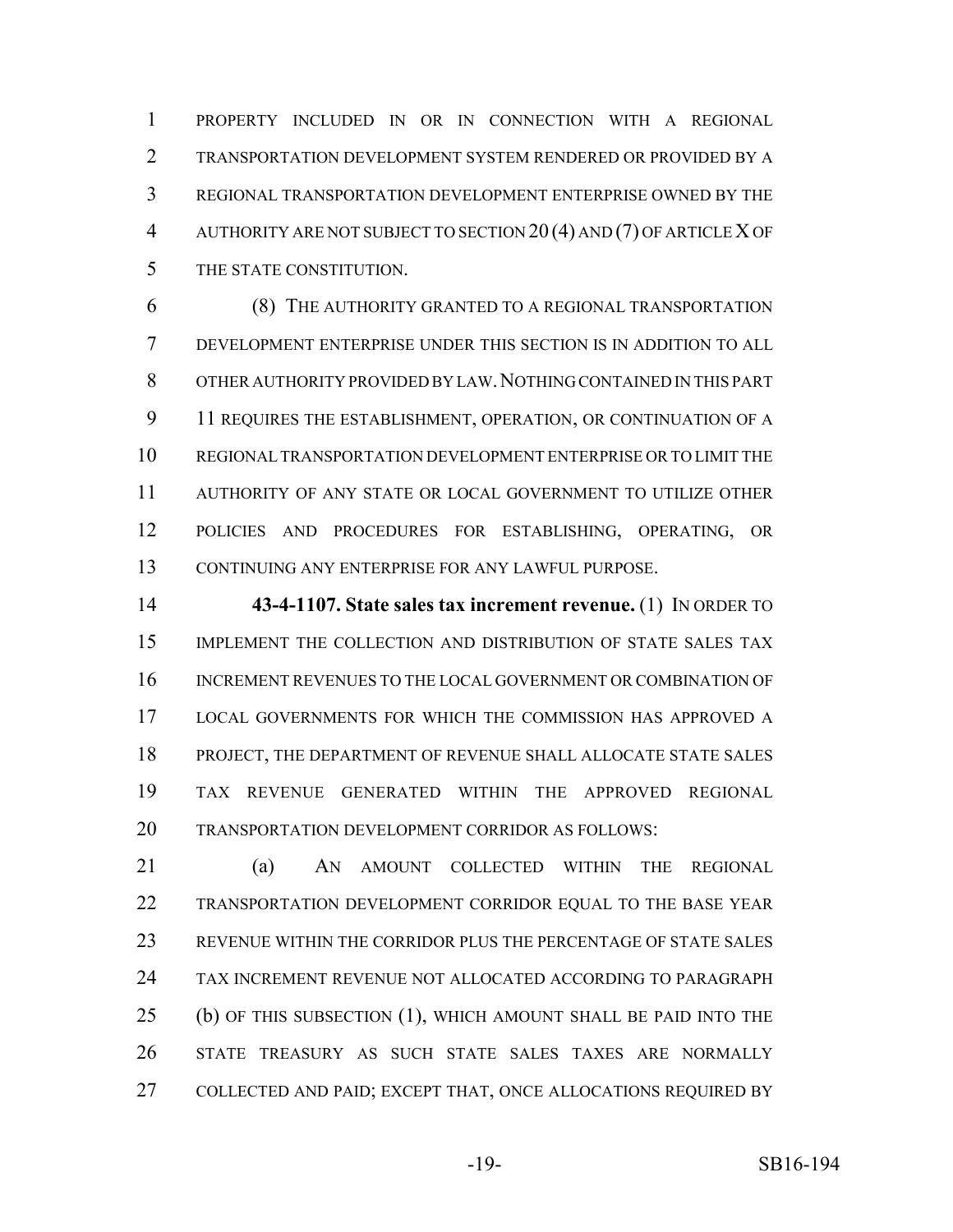PARAGRAPH (b) OF THIS SUBSECTION (1) END, ALL STATE SALES TAX REVENUE COLLECTED WITHIN THE CORRIDOR SHALL BE PAID INTO THE STATE TREASURY AS SUCH STATE SALES TAXES ARE NORMALLY COLLECTED AND PAID; AND

 (b) THE AMOUNT ALLOCATED TO AN APPLICANT PURSUANT TO AN APPROVED PROJECT UNTIL ALL BONDS ISSUED FOR THE PROJECT HAVE BEEN PAID IN FULL OR THIRTY YEARS HAVE PASSED SINCE THE LAST DAY OF THE MONTH IN WHICH THE PROJECT WAS APPROVED BY THE COMMISSION, WHICHEVER OCCURS FIRST. IF THE APPLICANT IS A COMBINATION OF LOCAL GOVERNMENTS, THE STATE SALES TAX REVENUES ALLOCATED TO THE COMBINATION SHALL BE SUBALLOCATED TO EACH POLITICAL SUBDIVISION AS REQUESTED IN THE APPLICANT'S APPLICATION FOR APPROVAL OF A PROJECT. UPON COMPLETION OF A PROJECT, THE APPLICANT SHALL DISCLOSE TO THE DEPARTMENT OF REVENUE THE AMOUNT OF FUNDING THAT IT PROVIDED FOR THE PROJECT SO THAT THE DEPARTMENT CAN END THE ALLOCATION OF STATE SALES TAX INCREMENT REVENUE TO THE COMBINATION AT THE TIME REQUIRED BY THIS PARAGRAPH (b).

 (2) IN ORDER TO REDUCE THE ADMINISTRATIVE BURDEN OF ACCURATELY IDENTIFYING AND ALLOCATING THE STATE SALES TAX REVENUE COLLECTED WITHIN THE CORRIDOR, THE DEPARTMENT OF REVENUE MAY REQUIRE AN APPLICANT TO PROVIDE A LISTING BY ADDRESS OF THE BUSINESSES LOCATED WITHIN THE CORRIDOR AND ANY OTHER INFORMATION NEEDED TO DETERMINE THE CORRECT ALLOCATION BY THE DEPARTMENT OF REVENUE. THE DEPARTMENT OF REVENUE MAY ALSO REQUIRE ANY BUSINESS LOCATED WITHIN THE CORRIDOR THAT COLLECTS 27 SALES TAX TO FILE SALES TAX FORMS ELECTRONICALLY IF: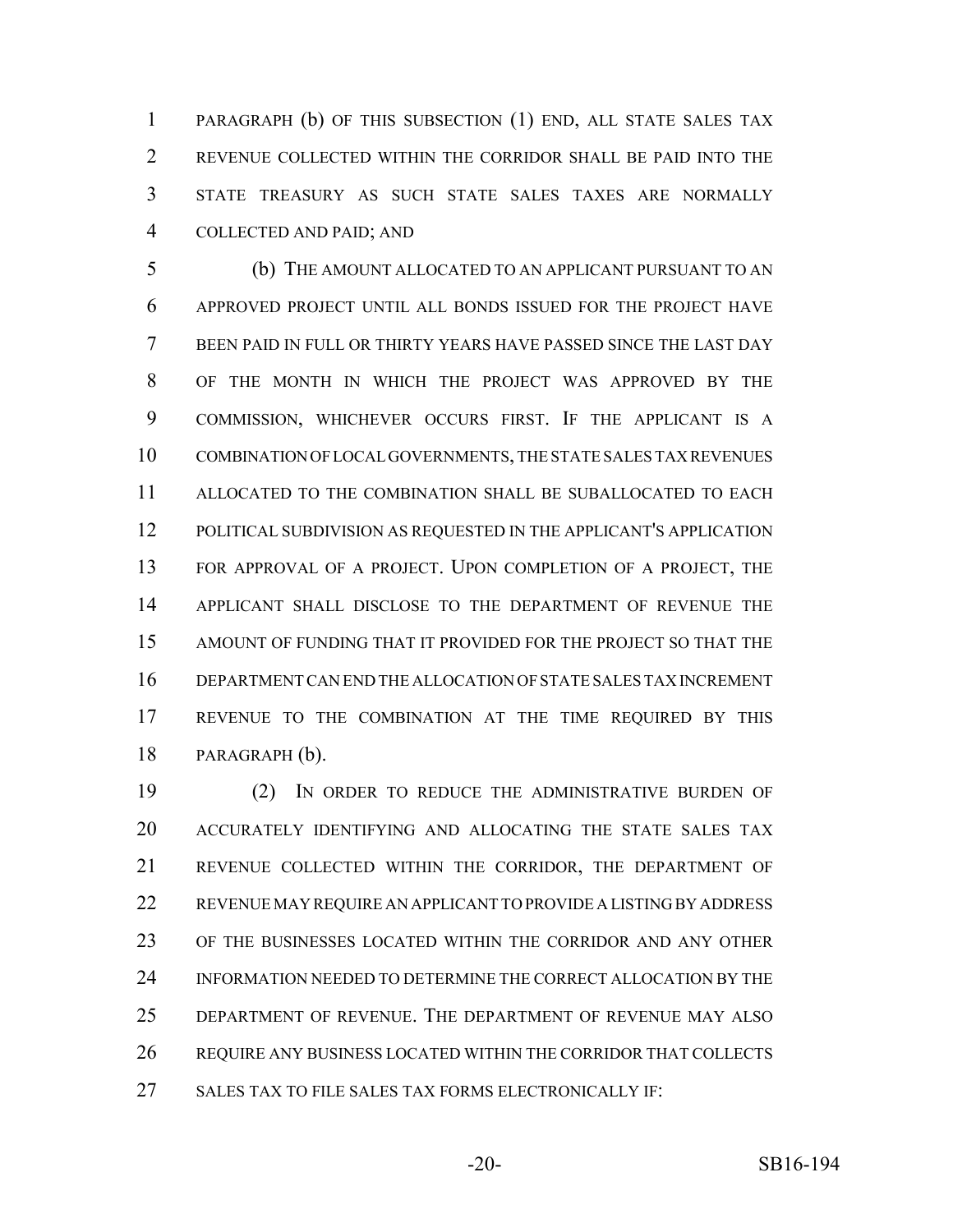(a) THE AMOUNT OF INFORMATION THAT THE BUSINESS IS REQUIRED TO INCLUDE ON THE SALES TAX FORMS EXCEEDS THE SPACE AVAILABLE ON THE HARD COPY SALES TAX FORMS;

 (b) INCREASING THE AMOUNT OF SPACE AVAILABLE ON THE HARD COPY SALES TAX FORMS WOULD BE ADMINISTRATIVELY BURDENSOME OR EXPENSIVE TO THE DEPARTMENT OF REVENUE; AND

 (c) MANDATORY ELECTRONIC FILING WOULD NOT IMPOSE A SIGNIFICANT ADMINISTRATIVE BURDEN OR EXPENSE ON THE BUSINESS.

 (3) STATE SALES TAX INCREMENT REVENUE, AND ANY INTEREST OR 10 INCOME EARNED ON THE DEPOSIT AND INVESTMENT OF SUCH REVENUE, SHALL BE CONSTRUED AND TREATED FOR ALL PURPOSES AS BEING ALLOCATED TO THE LOCAL GOVERNMENT OR COMBINATION OF LOCAL GOVERNMENTS AND SHALL NOT BE CONSTRUED FOR ANY PURPOSE AS 14 REVENUE OR PROPERTY OF THE STATE.

 **43-4-1108. Annual report - audit.** (1) WITHIN NINETY DAYS OF THE END OF THE FIRST FULL STATE FISCAL YEAR AFTER THE COMMISSION APPROVES A PROJECT AND ON THE SAME DATE EACH YEAR THEREAFTER, THE APPLICANT FOR WHICH THE COMMISSION APPROVED THE PROJECT SHALL PREPARE AND SUBMIT TO THE COMMISSION AN ANNUAL REPORT DETAILING THE TOTAL AMOUNT OF STATE SALES TAX INCREMENT REVENUE THAT THE PROJECT HAS COLLECTED OVER THE PAST YEAR, THE AMOUNT OF PROJECTED REVENUE FOR THE REMAINDER OF THE PERIOD FOR WHICH REVENUE IS TO BE ALLOCATED TO THE LOCAL GOVERNMENT OR COMBINATION OF LOCAL GOVERNMENTS, A SUMMARY OF THE STATUS OF CONSTRUCTION OF THE PROJECT, AND ANY OTHER INFORMATION REASONABLY REQUIRED BY THE COMMISSION. IF ANY INFORMATION 27 PROVIDED IN THE ANNUAL REPORT IS A TRADE SECRET, PROPRIETARY, OR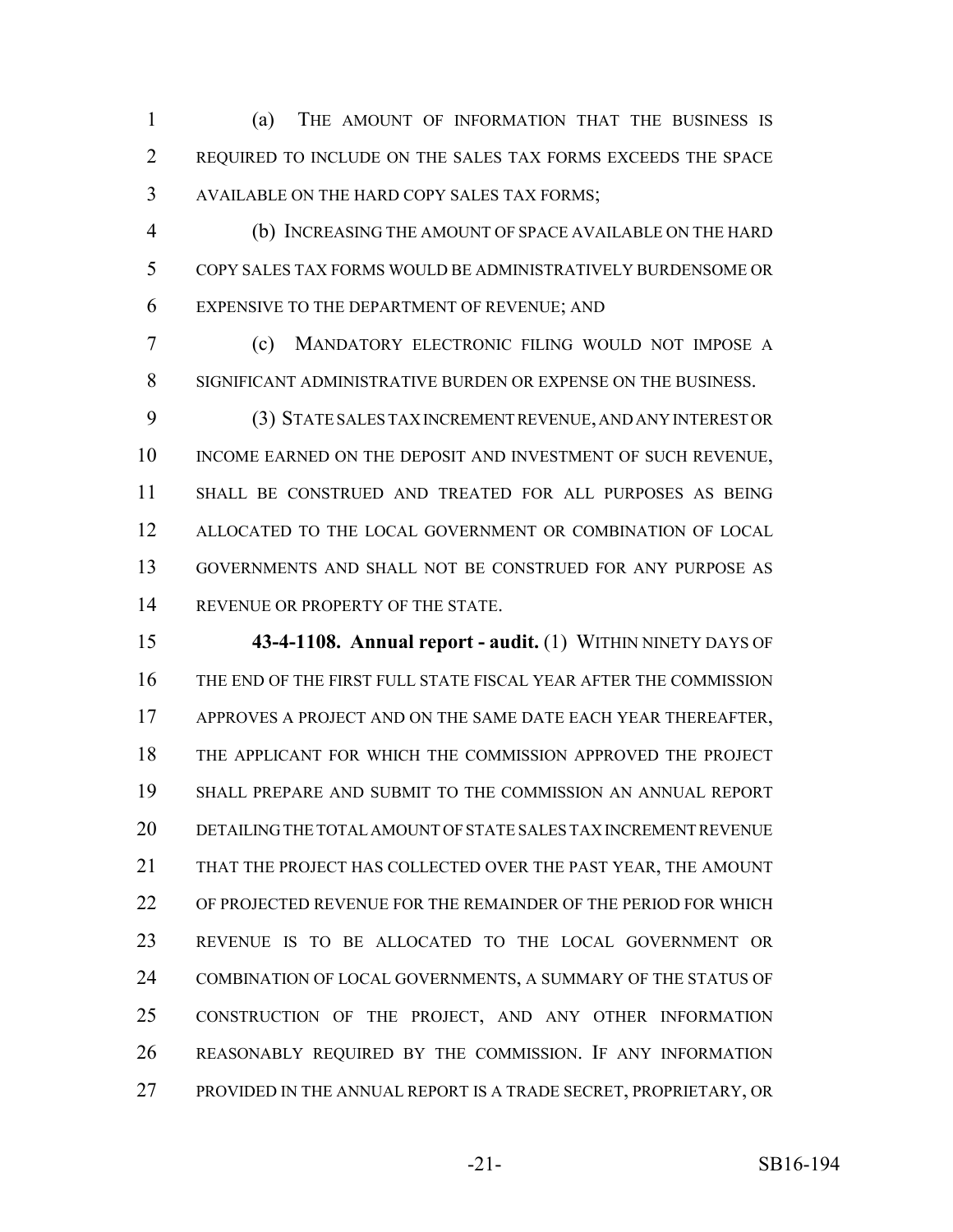OTHERWISE ENTITLED TO PROTECTION PURSUANT TO ARTICLE 72 OF TITLE 2 24, IT SHALL BE SO DESIGNATED AND SHALL BE KEPT CONFIDENTIAL BY THE STATE. THE GOVERNING BODY OR BODIES OF THE APPLICANTS SHALL ATTEST TO THE ACCURACY OF THE INFORMATION PROVIDED IN THE ANNUAL REPORT.

 (2) NOTWITHSTANDING SECTION 24-1-136 (11), C.R.S., THE DEPARTMENT AND THE DEPARTMENT OF REVENUE SHALL EACH INCLUDE, IN THEIR PRESENTATIONS MADE ANNUALLY TO THE FINANCE AND TRANSPORTATION COMMITTEES OF THE HOUSE OF REPRESENTATIVES AND SENATE, OR ANY SUCCESSOR COMMITTEES, INFORMATION ON ALL STATE SALES TAX INCREMENT REVENUES ALLOCATED TO PROJECTS PURSUANT TO 12 THIS PART 11 DURING THE PRIOR FISCAL YEAR.

 **43-4-1109. Transportation project - commencement of work.** FOR ANY PROJECT APPROVED BY THE COMMISSION PURSUANT TO THIS PART 11 THAT WILL BE CONSTRUCTED BY THE DEPARTMENT, THE DEPARTMENT SHALL BEGIN THE DESIGN AND CONSTRUCTION OF THE PROJECT IMMEDIATELY AFTER THE LOCAL GOVERNMENT FUNDING, FEDERAL FUNDING, AND ANY OTHER PROJECT FUNDING REQUIRED FOR THE COMPLETION OF THE PROJECT IS COMMITTED.

 **43-4-1110. Borrowing by a local government - agreement by the state not to limit or alter rights of obligees.** (1) IN ACCORDANCE WITH ALL APPLICABLE LAWS AND CONSTITUTIONAL PROVISIONS, A LOCAL GOVERNMENT MAY ISSUE BONDS DIRECTLY OR THROUGH A CONDUIT ISSUER OR OTHERWISE BORROW MONEYS FOR THE PURPOSE OF RAISING ALL OR A PORTION OF ITS SHARE OF THE FUNDING FOR A PROJECT AND MAY PLEDGE THE STATE SALES TAX INCREMENT REVENUES ALLOCATED TO IT PURSUANT TO AN APPROVED PROJECT TO THE REPAYMENT OF THE BONDS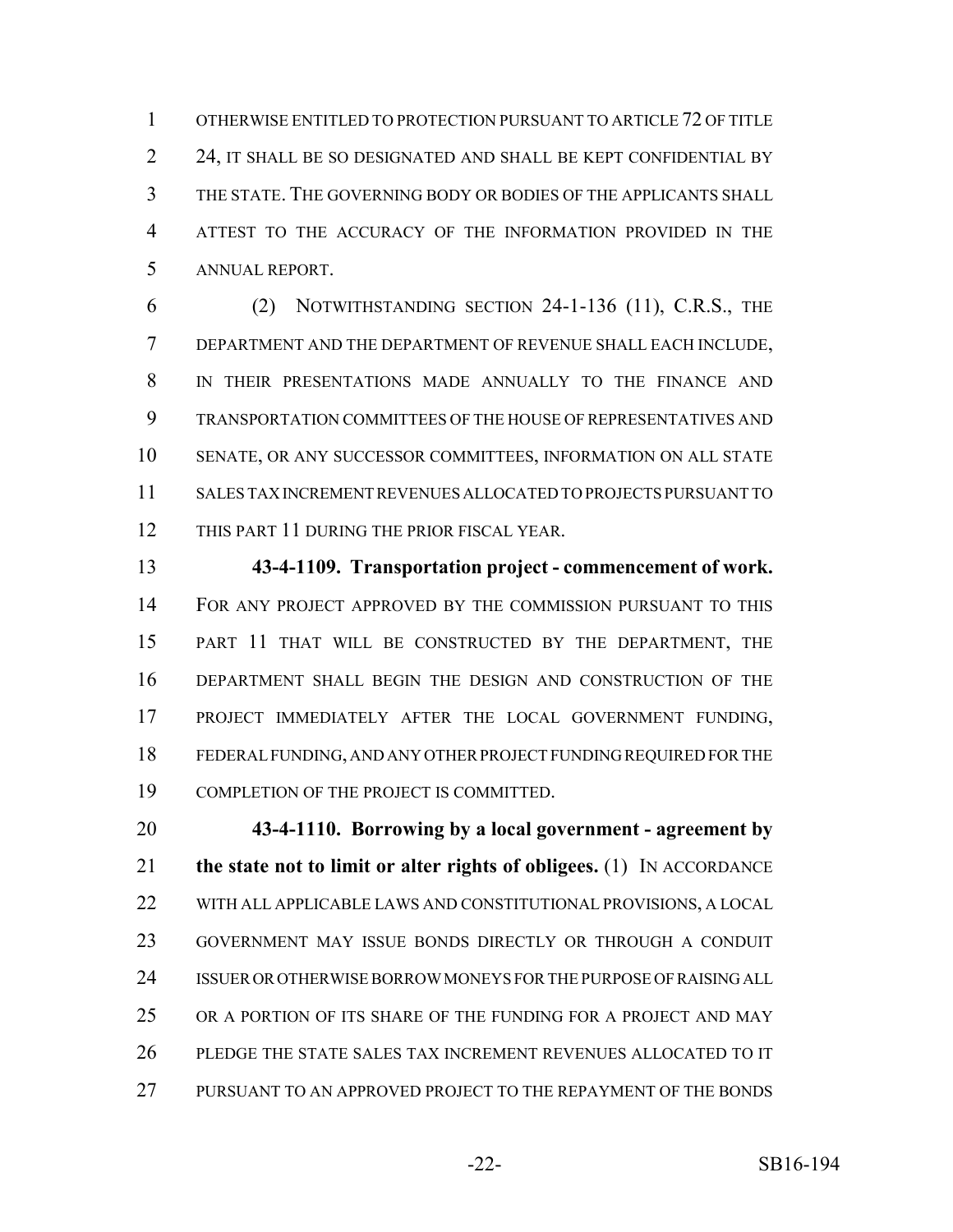OR OTHER BORROWING.

 (2) THE STATE HEREBY PLEDGES AND AGREES WITH THE HOLDERS OF ANY BONDS ISSUED BY A LOCAL GOVERNMENT FOR THE PURPOSE OF RAISING ALL OR A PORTION OF ITS SHARE OF THE FUNDING FOR A PROJECT APPROVED PURSUANT TO THIS PART 11 THAT THE STATE WILL NOT LIMIT, ALTER, RESTRICT, OR IMPAIR THE RIGHT OF THE LOCAL GOVERNMENT TO RECEIVE STATE SALES TAX INCREMENT REVENUES AS PROVIDED IN THIS PART 11 AND IN THE RESOLUTION OF THE COMMISSION APPROVING THE PROJECT OR THE ABILITY OF ANY PERSON WITH WHICH A LOCAL GOVERNMENT CONTRACTS TO FULFILL THE TERMS OF ANY AGREEMENTS MADE PURSUANT TO THIS PART 11. THE STATE FURTHER PLEDGES AND AGREES THAT IT WILL NOT IN ANY WAY IMPAIR THE RIGHTS OR REMEDIES OF THE HOLDERS OF ANY SUCH BONDS UNTIL THE BONDS HAVE BEEN PAID OR UNTIL ADEQUATE PROVISION FOR PAYMENT HAS BEEN MADE. A LOCAL GOVERNMENT MAY INCLUDE THIS PROVISION AND UNDERTAKING FOR THE STATE IN ITS BONDS.

 **43-4-1111. Bonds.** (1) A REGIONAL TRANSPORTATION DEVELOPMENT AUTHORITY OR ENTERPRISE MAY, FROM TIME TO TIME, ISSUE BONDS FOR ANY OF ITS CORPORATE PURPOSES.THE BONDS SHALL BE ISSUED PURSUANT TO RESOLUTION OF THE APPLICABLE BOARD AND SHALL BE PAYABLE SOLELY OUT OF ALL OR A SPECIFIED PORTION OF THE REVENUES AS DESIGNATED BY THE BOARD.

 (2) BONDS MAY BE EXECUTED AND DELIVERED BY THE AUTHORITY OR ENTERPRISE AT SUCH TIMES, MAY BE IN SUCH FORM AND DENOMINATIONS AND INCLUDE SUCH TERMS AND MATURITIES, MAY BE 26 SUBJECT TO OPTIONAL OR MANDATORY REDEMPTION PRIOR TO MATURITY WITH OR WITHOUT A PREMIUM, MAY BE IN FULLY REGISTERED FORM OR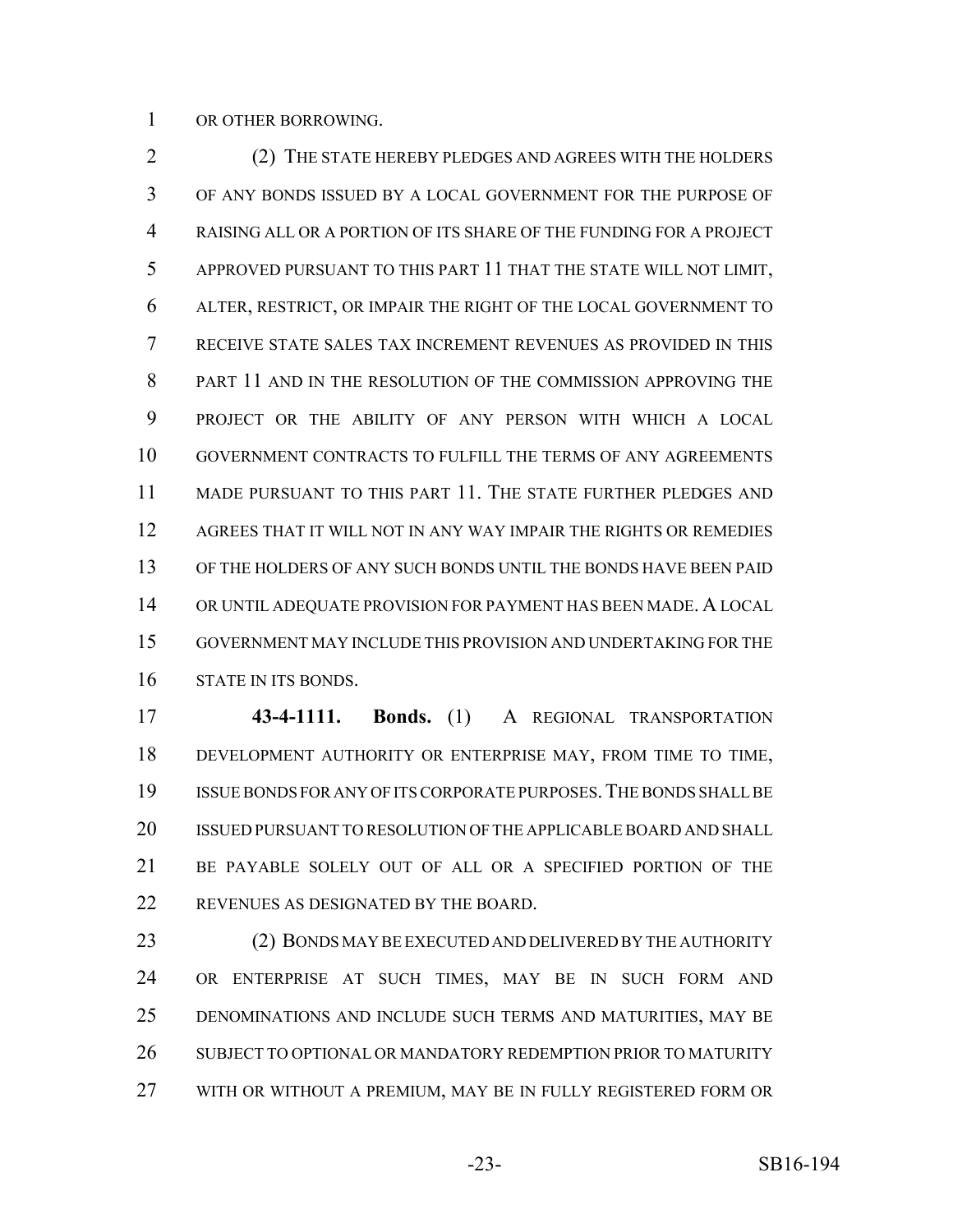BEARER FORM REGISTRABLE AS TO PRINCIPAL OR INTEREST OR BOTH, MAY BEAR SUCH CONVERSION PRIVILEGES, MAY BE PAYABLE IN SUCH INSTALLMENTS AND AT SUCH TIMES NOT EXCEEDING THIRTY YEARS FROM THE DATE THEREOF, MAY BE PAYABLE AT SUCH PLACE OR PLACES WHETHER WITHIN OR WITHOUT THE STATE, MAY BEAR INTEREST AT SUCH RATE OR RATES PER ANNUM, WHICH MAY BE FIXED OR VARY ACCORDING TO INDEX, PROCEDURE, OR FORMULA OR AS DETERMINED BY THE AUTHORITY OR ENTERPRISE OR ITS AGENTS, WITHOUT REGARD TO ANY INTEREST RATE LIMITATION APPEARING IN ANY OTHER LAW OF THE STATE, MAY BE SUBJECT TO PURCHASE AT THE OPTION OF THE HOLDER OR THE AUTHORITY OR ENTERPRISE, MAY BE EVIDENCED IN SUCH MANNER, MAY 12 BE EXECUTED BY SUCH OFFICERS OF THE AUTHORITY OR ENTERPRISE, INCLUDING THE USE OF ONE OR MORE FACSIMILE SIGNATURES SO LONG AS 14 AT LEAST ONE MANUAL SIGNATURE APPEARS ON THE BONDS, WHICH MAY 15 BE EITHER OF AN OFFICER OF THE AUTHORITY OR ENTERPRISE OR OF AN AGENT AUTHENTICATING THE SAME, MAY BE IN THE FORM OF COUPON BONDS WHICH HAVE ATTACHED INTEREST COUPONS BEARING A MANUAL OR FACSIMILE SIGNATURE OF AN OFFICER OF THE AUTHORITY OR ENTERPRISE, AND MAY CONTAIN SUCH PROVISIONS NOT INCONSISTENT WITH THIS PART 11, ALL AS PROVIDED IN THE RESOLUTION OF THE AUTHORITY OR ENTERPRISE UNDER WHICH THE BONDS ARE AUTHORIZED TO BE ISSUED OR AS PROVIDED IN A TRUST INDENTURE BETWEEN THE AUTHORITY OR ENTERPRISE AND ANY COMMERCIAL BANK OR TRUST COMPANY HAVING FULL TRUST POWERS.

25 (3) THE BONDS MAY BE SOLD AT PUBLIC OR PRIVATE SALE AT SUCH PRICE OR PRICES, IN SUCH MANNER, AND AT SUCH TIMES AS DETERMINED BY THE BOARD, AND THE BOARD MAY PAY ALL FEES, EXPENSES, AND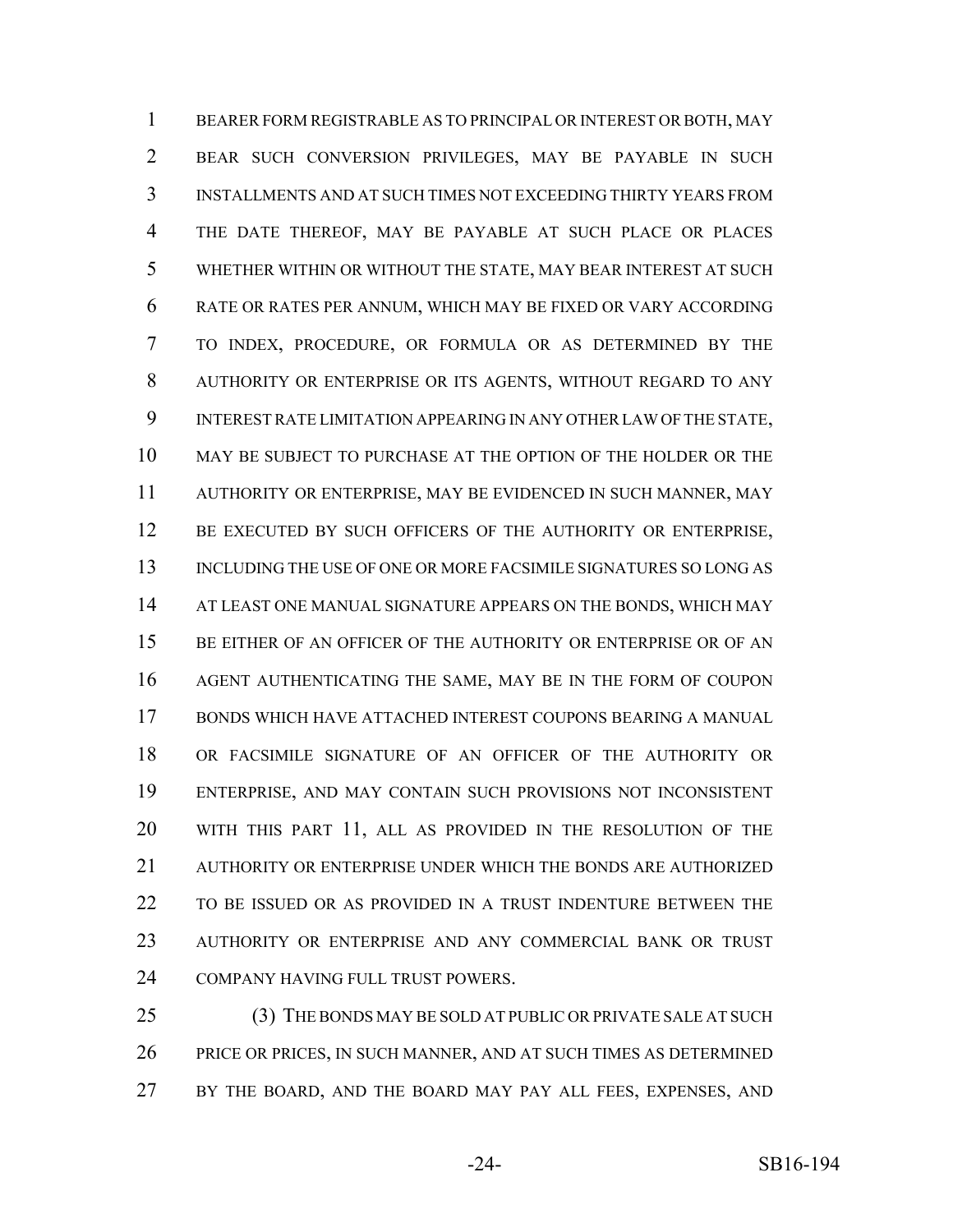COMMISSIONS WHICH IT DEEMS NECESSARY OR ADVANTAGEOUS IN CONNECTION WITH THE SALE OF THE BONDS.THE POWER TO FIX THE DATE OF SALE OF THE BONDS, TO RECEIVE BIDS OR PROPOSALS, TO AWARD AND SELL BONDS, TO FIX INTEREST RATES, AND TO TAKE ALL OTHER ACTION NECESSARY TO SELL AND DELIVER THE BONDS MAY BE DELEGATED TO AN OFFICER OR AGENT OF THE AUTHORITY. ANY OUTSTANDING BONDS MAY 7 BE REFUNDED BY THE AUTHORITY PURSUANT TO ARTICLE 56 OF TITLE 11, C.R.S. ALL BONDS AND ANY INTEREST COUPONS APPLICABLE THERETO ARE DECLARED TO BE NEGOTIABLE INSTRUMENTS.

 (4) THE RESOLUTION OR TRUST INDENTURE AUTHORIZING THE ISSUANCE OF THE BONDS MAY PLEDGE ALL OR A PORTION OF THE REVENUES OF THE AUTHORITY OR ENTERPRISE, MAY CONTAIN SUCH PROVISIONS FOR PROTECTING AND ENFORCING THE RIGHTS AND REMEDIES OF HOLDERS OF ANY OF THE BONDS AS THE AUTHORITY OR ENTERPRISE DEEMS APPROPRIATE, MAY SET FORTH THE RIGHTS AND REMEDIES OF THE HOLDERS OF ANY OF THE BONDS, AND MAY CONTAIN PROVISIONS THAT THE AUTHORITY OR ENTERPRISE DEEMS APPROPRIATE FOR THE SECURITY OF THE HOLDERS OF THE BONDS, INCLUDING PROVISIONS FOR LETTERS OF CREDIT, INSURANCE, STANDBY CREDIT AGREEMENTS, OR OTHER FORMS OF CREDIT INSURING TIMELY PAYMENT OF THE BONDS, INCLUDING THE REDEMPTION PRICE OR THE PURCHASE PRICE.

22 (5) ANY PLEDGE OF REVENUES OR PROPERTY MADE BY THE AUTHORITY OR ENTERPRISE OR BY ANY PERSON OR GOVERNMENTAL UNIT WITH WHICH THE AUTHORITY OR ENTERPRISE CONTRACTS SHALL BE VALID AND BINDING FROM THE TIME THE PLEDGE IS MADE. THE REVENUES OR PROPERTY SO PLEDGED SHALL IMMEDIATELY BE SUBJECT TO THE LIEN OF SUCH PLEDGE WITHOUT ANY PHYSICAL DELIVERY OR FURTHER ACT, AND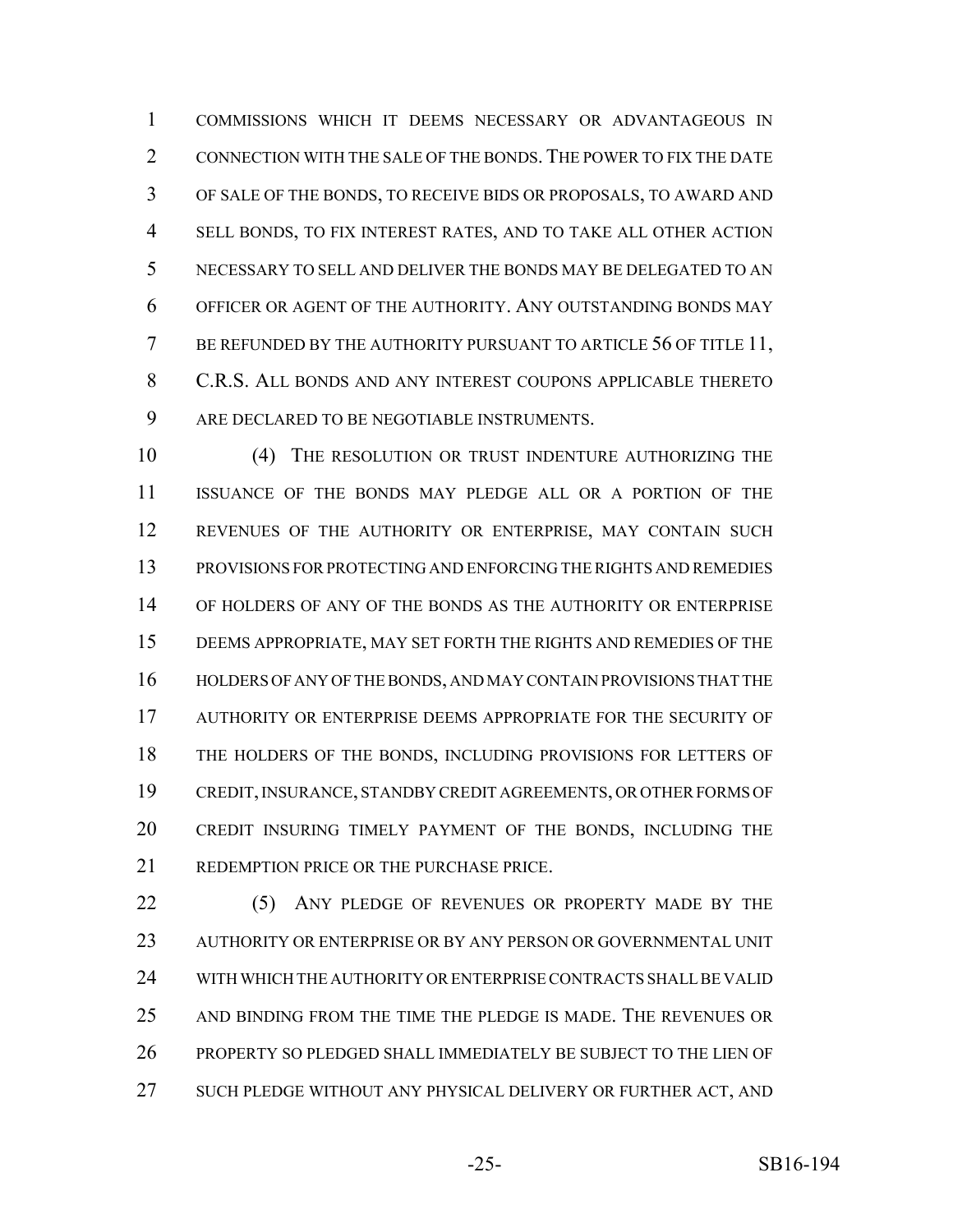THE LIEN OF SUCH PLEDGE SHALL BE VALID AND BINDING AGAINST ALL PARTIES HAVING CLAIMS OF ANY KIND IN TORT, CONTRACT, OR OTHERWISE AGAINST THE PLEDGING PARTY, IRRESPECTIVE OF WHETHER SUCH CLAIMING PARTY HAS NOTICE OF SUCH LIEN. THE INSTRUMENT BY WHICH THE PLEDGE IS CREATED NEED NOT BE RECORDED OR FILED.

 (6) NEITHER THE MEMBERS OF THE BOARD, EMPLOYEES OF THE AUTHORITY OR ENTERPRISE, NOR ANY PERSON EXECUTING THE BONDS SHALL BE LIABLE PERSONALLY ON THE BONDS OR SUBJECT TO ANY PERSONAL LIABILITY OR ACCOUNTABILITY BY REASON OF THE ISSUANCE THEREOF.

 (7) THE AUTHORITY OR ENTERPRISE MAY PURCHASE ITS BONDS OUT OF ANY AVAILABLE FUNDS AND MAY HOLD, PLEDGE, CANCEL, OR RESELL SUCH BONDS SUBJECT TO AND IN ACCORDANCE WITH AGREEMENTS WITH THE HOLDERS THEREOF.

 **SECTION 2.** In Colorado Revised Statutes, **add** 24-35-118.5 as follows:

 **24-35-118.5. Regional transportation development projects - authority of director - rules.** (1) IN ADDITION TO THE OTHER FUNCTIONS AND POWERS OF THE DEPARTMENT OF REVENUE AND THE EXECUTIVE DIRECTOR OF THE DEPARTMENT PURSUANT TO THIS PART 1, THE DEPARTMENT SHALL ESTABLISH AND DETERMINE, PURSUANT TO PART 11 OF ARTICLE 4 OF TITLE 43, C.R.S., THE BASE YEAR REVENUE FOR EACH REGIONAL TRANSPORTATION DEVELOPMENT CORRIDOR; SHALL COLLECT, ACCOUNT FOR, AND REMIT TO THE APPLICABLE LOCAL GOVERNMENT, COMBINATION OF LOCAL GOVERNMENTS, AUTHORITY, OR ENTERPRISE, ALL STATE SALES TAX INCREMENT REVENUE GENERATED WITHIN EACH REGIONAL TRANSPORTATION DEVELOPMENT CORRIDOR; AND SHALL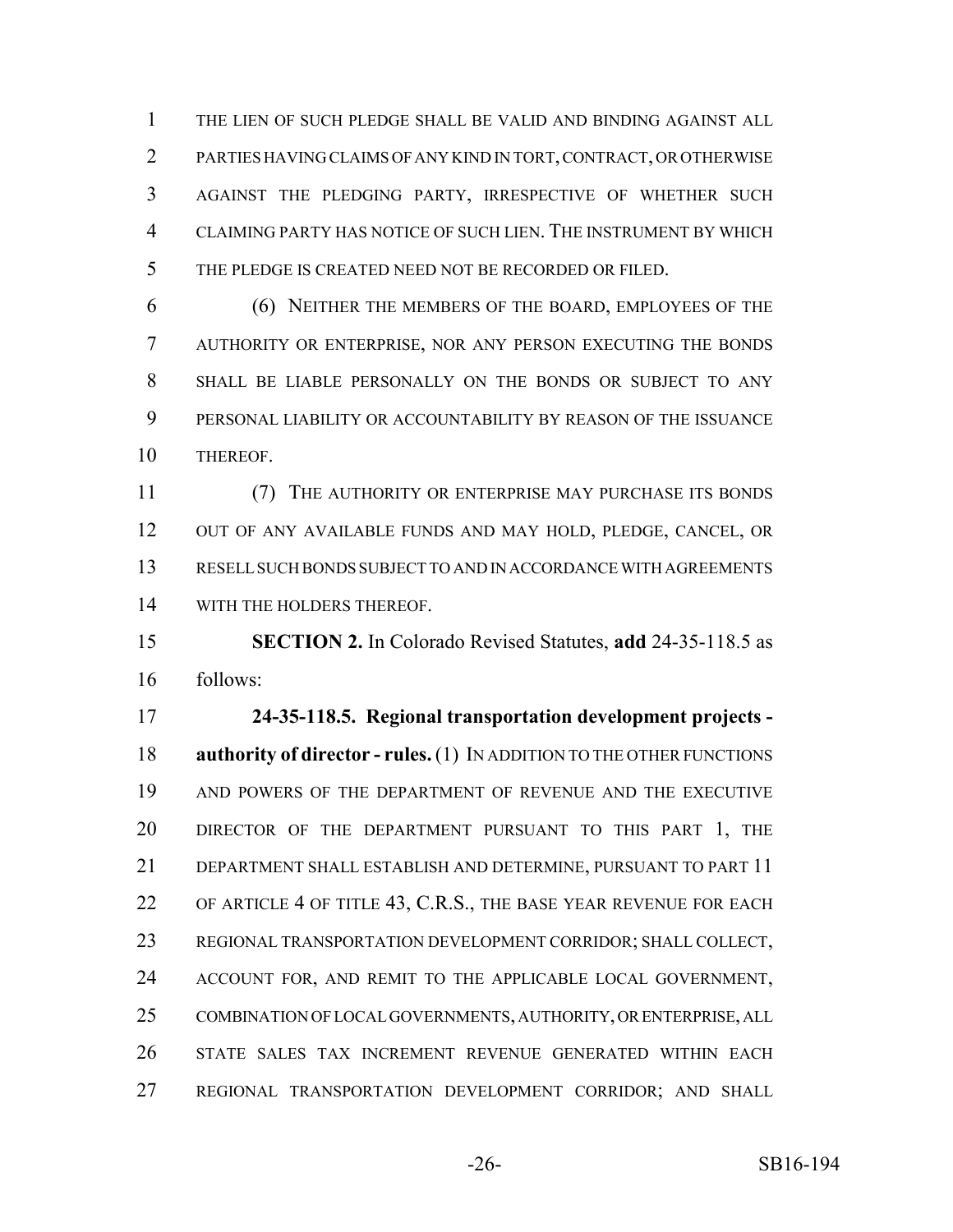OTHERWISE PERFORM SUCH FUNCTIONS AS ARE REQUIRED OF THE DEPARTMENT WITH RESPECT TO ANY LOCAL GOVERNMENT OR COMBINATION AND ANY REGIONAL TRANSPORTATION DEVELOPMENT CORRIDOR DESIGNATED IN THE WRITTEN NOTICE THEREOF TO BE PROVIDED 5 TO THE DIRECTOR PURSUANT TO ARTICLE 4 OF TITLE 43, C.R.S.

 (2) THE EXECUTIVE DIRECTOR OF THE DEPARTMENT OF REVENUE HAS THE AUTHORITY TO CREATE FORMS AND PROMULGATE RULES AS DEEMED NECESSARY OR CONVENIENT TO IMPLEMENT THE DEPARTMENT'S RESPONSIBILITIES WITH RESPECT TO THE DETERMINATION OF BASE YEAR REVENUE, COLLECTION AND DISBURSEMENT OF STATE SALES TAX INCREMENT REVENUE, AND OTHER FUNCTIONS OF THE DEPARTMENT 12 PURSUANT TO PART 11 OF ARTICLE 4 OF TITLE 43, C.R.S. THE DIRECTOR IS AUTHORIZED TO ENTER INTO CONTRACTS WITH LOCAL GOVERNMENTS 14 PURSUANT TO PART 11 OF ARTICLE 4 OF TITLE 43, C.R.S., REGARDING THE PERFORMANCE OF THE DEPARTMENT'S FUNCTIONS IN IMPLEMENTING PART 11 OF ARTICLE 4 OF TITLE 43, C.R.S., AND TO ESTABLISH AN ADMINISTRATIVE FEE FOR SUCH SERVICES IN THE MANNER PROVIDED FOR 18 IN SECTION 24-35-111, WITH THE AMOUNT THEREOF TO BE REASONABLY CALCULATED TO OFFSET THE DEPARTMENT'S ACTUAL DIRECT COSTS AND EXPENSES IN PERFORMING SUCH COLLECTION AND DISBURSEMENT FUNCTIONS.

 (3) ALL STATE SALES TAX INCREMENT REVENUE COLLECTED BY THE DEPARTMENT OF REVENUE ON BEHALF OF A LOCAL GOVERNMENT SHALL BE ALLOCATED TO THE APPLICABLE LOCAL GOVERNMENT, COMBINATION OF LOCAL GOVERNMENTS, AUTHORITY, OR ENTERPRISE AND SHALL NOT BE CONSTRUED OR TREATED FOR ANY PURPOSE AS REVENUE OR PROPERTY OF THE STATE. IN COLLECTING AND DISBURSING STATE SALES